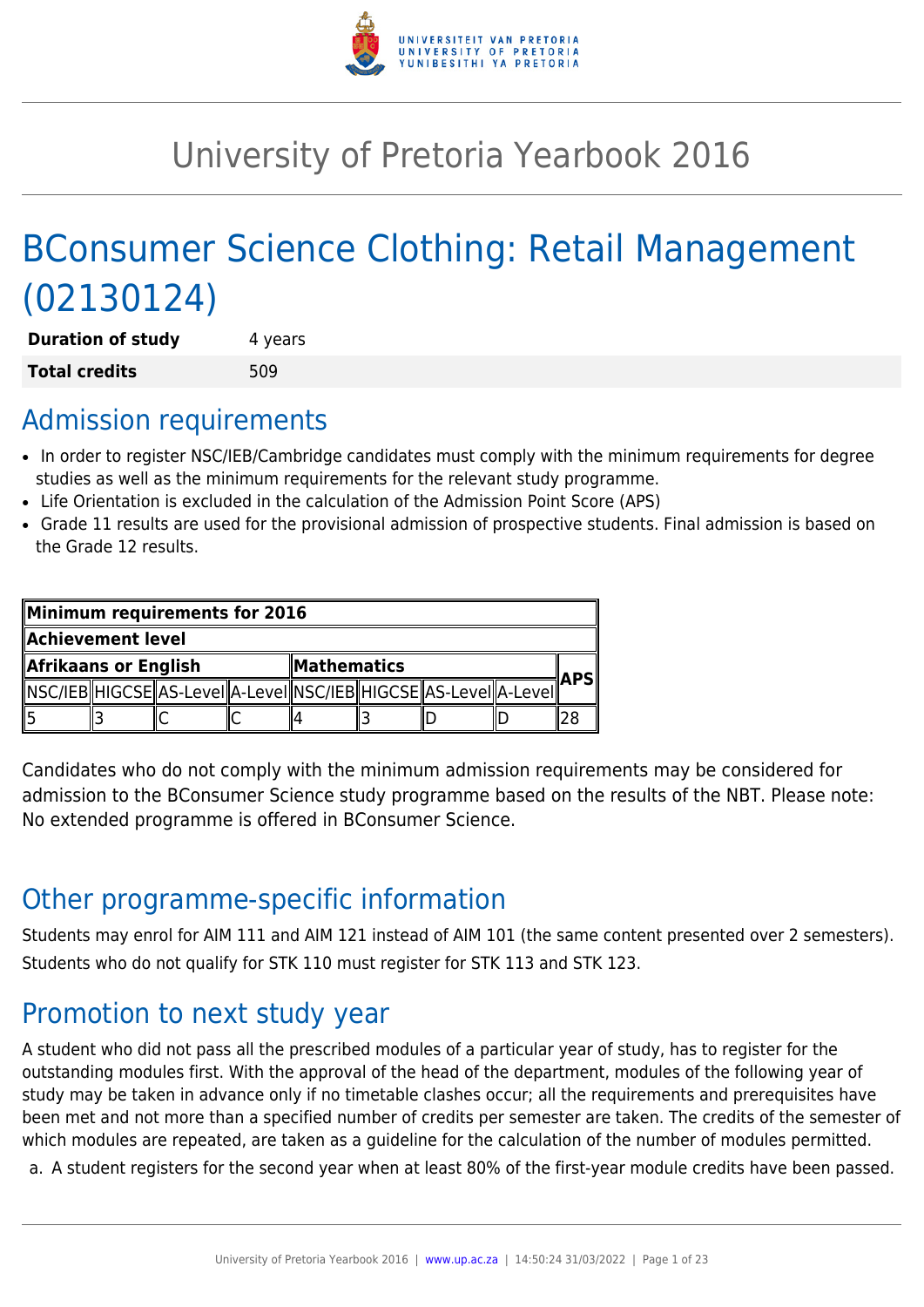

- b. A student registers for the third year when at least 85% of the module credits of the previous years have been passed.
- c. A student registers for the fourth year when at least 95% of the module credits of the previous years have been passed.

## Practical/clinical/internship information

KTP 403 Experiential training in the industry: During the 4 years of study, during holidays, weekends and after hours, students must complete a total of 480 hours experiential training in the industry to develop practical and occupational skills, participate in community projects/development, engage in service learning. This is equal to 3 weeks x 40 hours (120 hours) per year, according to requirements as determine by the head of the department. These "credits" must be successfully completed together with a complete portfolio before the degree will be conferred.

## Pass with distinction

A student obtains his or her degree with distinction if a weighted average of at least 75% is obtained in the following modules:

A combination equivalent to six semester modules Marketing research 314 and Strategic marketing 321 Clothing retail management 410 and Clothing merchandising 420 Clothing production 320, Product development 411 Project: Clothing textile project 402 New developments, sustainability and textile use 411 Textiles: Marketing and consumer aspects 421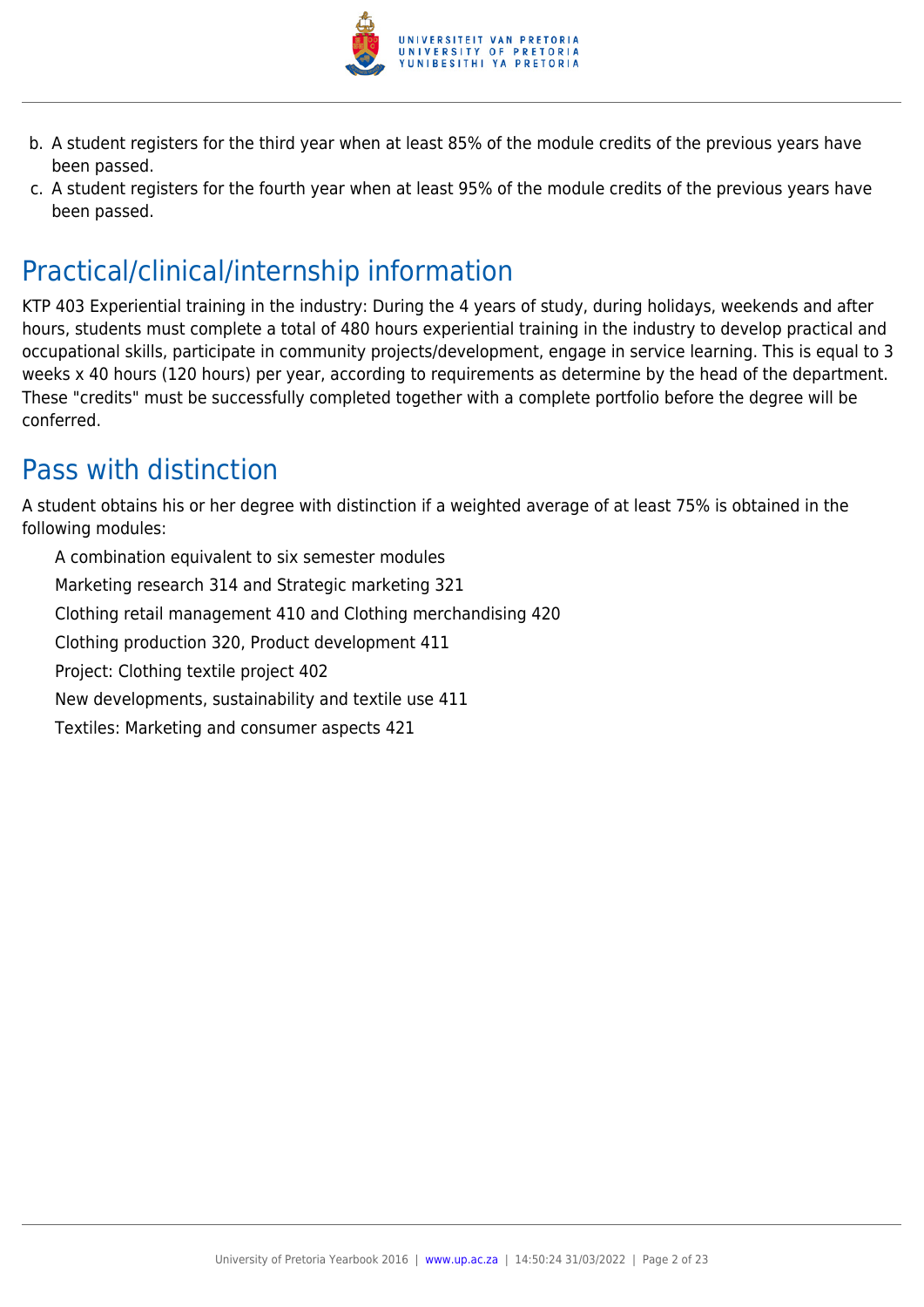

## Curriculum: Year 1

**Minimum credits: 121**

## **Fundamental modules**

## **Academic information management 111 (AIM 111)**

| <b>Module credits</b>         | 4.00                                                                                                                                                                                                                                                                                                                           |
|-------------------------------|--------------------------------------------------------------------------------------------------------------------------------------------------------------------------------------------------------------------------------------------------------------------------------------------------------------------------------|
| Service modules               | Faculty of Engineering, Built Environment and Information Technology<br><b>Faculty of Education</b><br><b>Faculty of Economic and Management Sciences</b><br><b>Faculty of Humanities</b><br>Faculty of Law<br><b>Faculty of Health Sciences</b><br><b>Faculty of Natural and Agricultural Sciences</b><br>Faculty of Theology |
| <b>Prerequisites</b>          | No prerequisites.                                                                                                                                                                                                                                                                                                              |
| <b>Contact time</b>           | MAMELODI, 2 lectures per week                                                                                                                                                                                                                                                                                                  |
| Language of tuition           | Both Afr and Eng                                                                                                                                                                                                                                                                                                               |
| <b>Academic organisation</b>  | <b>Information Science</b>                                                                                                                                                                                                                                                                                                     |
| <b>Period of presentation</b> | Semester 1                                                                                                                                                                                                                                                                                                                     |

#### **Module content**

Find, evaluate, process, manage and present information resources for academic purposes using appropriate technology.

## **Academic information management 121 (AIM 121)**

| <b>Module credits</b>         | 4.00                                                                                                                                                                                                                                                                                                                                                     |
|-------------------------------|----------------------------------------------------------------------------------------------------------------------------------------------------------------------------------------------------------------------------------------------------------------------------------------------------------------------------------------------------------|
| <b>Service modules</b>        | Faculty of Engineering, Built Environment and Information Technology<br><b>Faculty of Education</b><br>Faculty of Economic and Management Sciences<br><b>Faculty of Humanities</b><br>Faculty of Law<br><b>Faculty of Health Sciences</b><br>Faculty of Natural and Agricultural Sciences<br>Faculty of Theology<br><b>Faculty of Veterinary Science</b> |
| <b>Prerequisites</b>          | No prerequisites.                                                                                                                                                                                                                                                                                                                                        |
| <b>Contact time</b>           | 2 lectures per week, MAMELODI                                                                                                                                                                                                                                                                                                                            |
| <b>Language of tuition</b>    | Both Afr and Eng                                                                                                                                                                                                                                                                                                                                         |
| <b>Academic organisation</b>  | <b>Information Science</b>                                                                                                                                                                                                                                                                                                                               |
| <b>Period of presentation</b> | Semester 2                                                                                                                                                                                                                                                                                                                                               |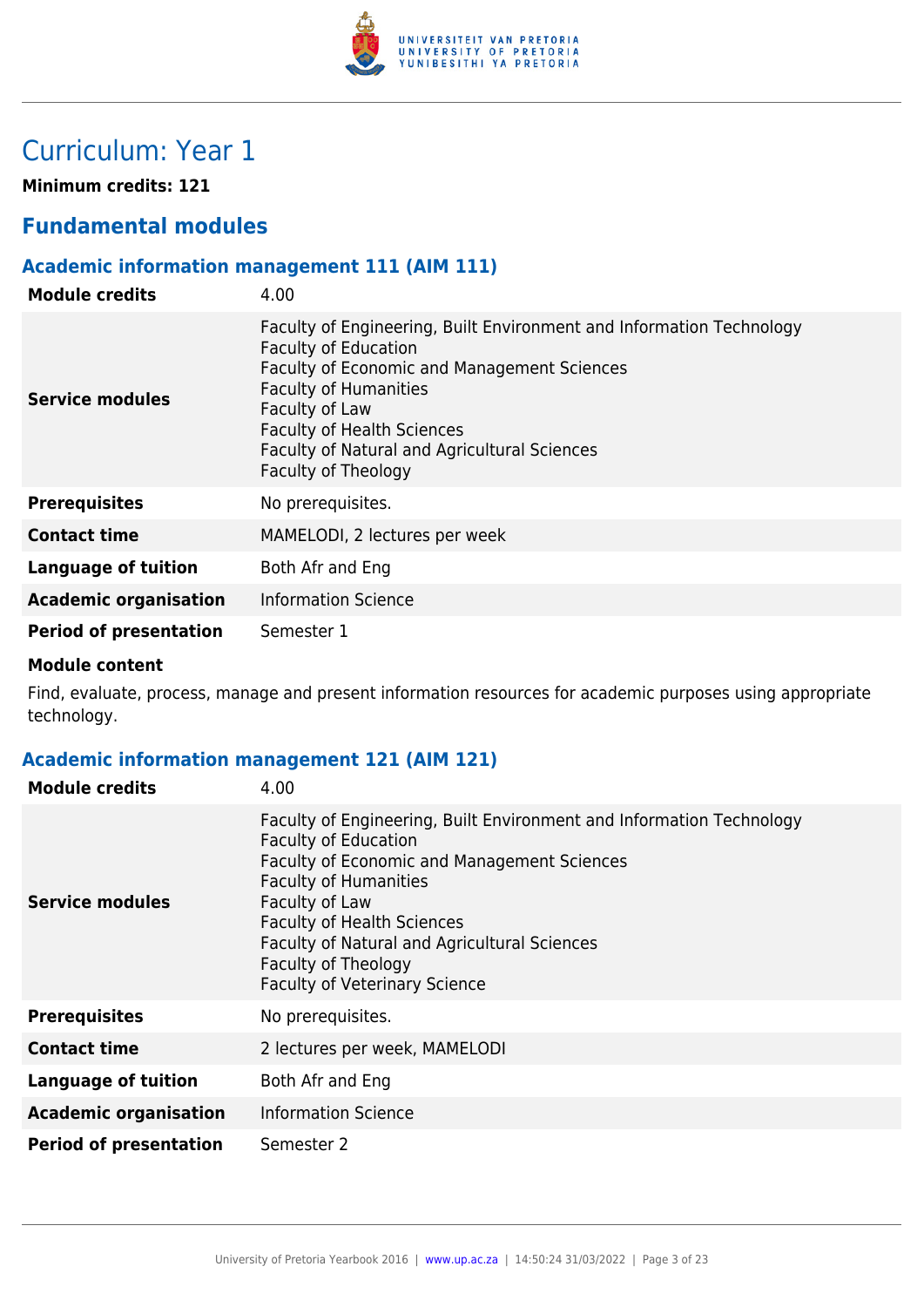

Apply effective search strategies in different technological environments. Demonstrate the ethical and fair use of information resources. Integrate 21st-century communications into the management of academic information.

## **Language and study skills 110 (LST 110)**

| 6.00                                                                                 |
|--------------------------------------------------------------------------------------|
| Faculty of Natural and Agricultural Sciences<br><b>Faculty of Veterinary Science</b> |
| No prerequisites.                                                                    |
| 2 lectures per week                                                                  |
| English                                                                              |
| Unit for Academic Literacy                                                           |
| Semester 1                                                                           |
|                                                                                      |

#### **Module content**

The module aims to equip students with the ability to cope with the reading and writing demands of scientific disciplines.

### **Academic orientation 102 (UPO 102)**

| <b>Module credits</b>         | 0.00                          |
|-------------------------------|-------------------------------|
| Language of tuition           | Double Medium                 |
| <b>Academic organisation</b>  | Natural + Agric Sciences Dean |
| <b>Period of presentation</b> | Year                          |

## **Academic information management 102 (AIM 102)**

| <b>Module credits</b>         | 6.00                                                                                                                                                                                                                                                                             |
|-------------------------------|----------------------------------------------------------------------------------------------------------------------------------------------------------------------------------------------------------------------------------------------------------------------------------|
| <b>Service modules</b>        | <b>Faculty of Education</b><br>Faculty of Economic and Management Sciences<br><b>Faculty of Humanities</b><br>Faculty of Law<br><b>Faculty of Health Sciences</b><br>Faculty of Natural and Agricultural Sciences<br>Faculty of Theology<br><b>Faculty of Veterinary Science</b> |
| <b>Contact time</b>           | 2 lectures per week                                                                                                                                                                                                                                                              |
| <b>Language of tuition</b>    | Both Afr and Eng                                                                                                                                                                                                                                                                 |
| <b>Academic organisation</b>  | <b>Information Science</b>                                                                                                                                                                                                                                                       |
| <b>Period of presentation</b> | Semester 2                                                                                                                                                                                                                                                                       |
|                               |                                                                                                                                                                                                                                                                                  |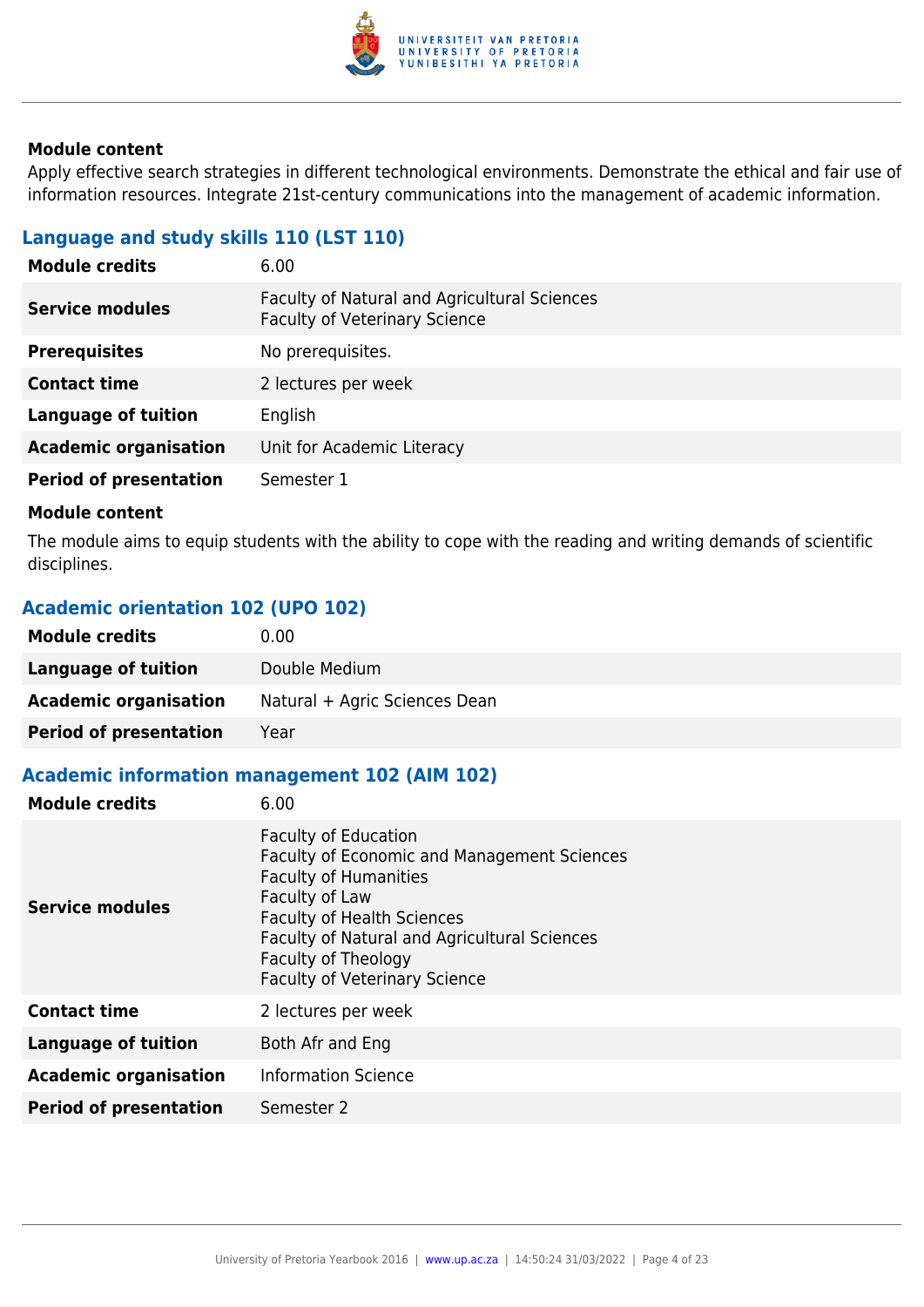

Find, evaluate, process, manage and present information resources for academic purposes using appropriate technology. Apply effective search strategies in different technological environments. Demonstrate the ethical and fair use of information resources. Integrate 21st-century communications into the management of academic information.

## **Core modules**

#### **Principles of marketing management 110 (BEM 110)**

| <b>Module credits</b>         | 10.00                                                                                                                                                |
|-------------------------------|------------------------------------------------------------------------------------------------------------------------------------------------------|
| <b>Service modules</b>        | Faculty of Engineering, Built Environment and Information Technology<br><b>Faculty of Humanities</b><br>Faculty of Natural and Agricultural Sciences |
| <b>Prerequisites</b>          | No prerequisites.                                                                                                                                    |
| <b>Language of tuition</b>    | Both Afr and Eng                                                                                                                                     |
| <b>Academic organisation</b>  | Marketing Management                                                                                                                                 |
| <b>Period of presentation</b> | Semester 1                                                                                                                                           |

#### **Module content**

Principles of marketing management and marketing instruments, customer centricity, the process of marketing management, market segmentation, positioning and marketing information systems, environmental analysis, identification of target markets, value creation, positioning strategies, consumer behaviour, relationship marketing, relationship intention, application of product, price, marketing communication and distribution strategies.

#### **Economics 110 (EKN 110)**

| <b>Module credits</b>         | 10.00                                                                                                                                                                               |
|-------------------------------|-------------------------------------------------------------------------------------------------------------------------------------------------------------------------------------|
| <b>Service modules</b>        | Faculty of Engineering, Built Environment and Information Technology<br><b>Faculty of Education</b><br><b>Faculty of Humanities</b><br>Faculty of Natural and Agricultural Sciences |
| <b>Prerequisites</b>          | No prerequisites.                                                                                                                                                                   |
| <b>Contact time</b>           | 2 lectures per week, 1 discussion class per week                                                                                                                                    |
| <b>Language of tuition</b>    | Both Afr and Eng                                                                                                                                                                    |
| <b>Academic organisation</b>  | Economics                                                                                                                                                                           |
| <b>Period of presentation</b> | Semester 1                                                                                                                                                                          |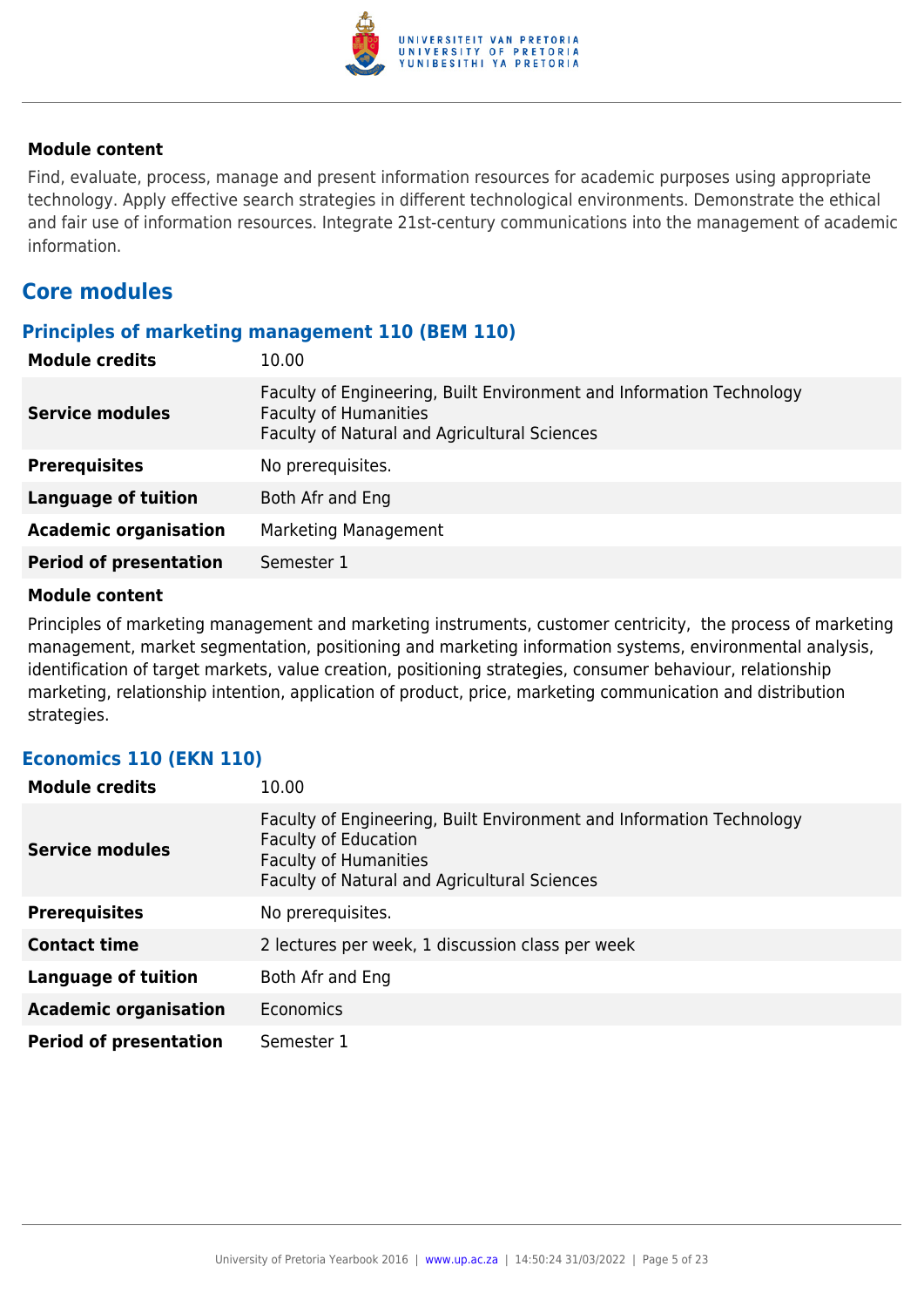

This module deals with the core principles of economics. A distinction between macroeconomics and microeconomics is made. A discussion of the market system and circular flow of goods, services and money is followed by a section dealing with microeconomic principles, including demand and supply analysis, consumer behaviour and utility maximisation, production and the costs thereof, and the different market models and firm behaviour. Labour market institutions and issues, wage determination, as well as income inequality and poverty are also addressed. A section of money, banking, interest rates and monetary policy concludes the course.

## **Economics 120 (EKN 120)**

| <b>Module credits</b>         | 10.00                                                                                                                                                                               |
|-------------------------------|-------------------------------------------------------------------------------------------------------------------------------------------------------------------------------------|
| <b>Service modules</b>        | Faculty of Engineering, Built Environment and Information Technology<br><b>Faculty of Education</b><br><b>Faculty of Humanities</b><br>Faculty of Natural and Agricultural Sciences |
| <b>Prerequisites</b>          | EKN 110 GS or EKN 113 GS and at least 4 (50-59%) in Mathematics in the Grade<br>12 examination or 60% in STK 113 and concurrently registered for STK 123                            |
| <b>Contact time</b>           | 2 lectures per week, 1 discussion class per week                                                                                                                                    |
| <b>Language of tuition</b>    | Both Afr and Eng                                                                                                                                                                    |
| <b>Academic organisation</b>  | Economics                                                                                                                                                                           |
| <b>Period of presentation</b> | Semester 2                                                                                                                                                                          |

#### **Module content**

This module deals with the core principles of economics, especially macroeconomic measurement the private and public sectors of the South African economy receive attention, while basic macroeconomic relationships and the measurement of domestic output and national income are discussed. Aggregate demand and supply analysis stands core to this course which is also used to introduce students to the analysis of economic growth, unemployment and inflation. The microeconomics of government is addressed in a separate section, followed by a section on international economics, focusing on international trade, exchange rates and the balance of payments. The economics of developing countries and South Africa in the global economy conclude the course.

## **Aesthetics 121 (EST 121)**

| <b>Module credits</b>         | 9.00                                     |
|-------------------------------|------------------------------------------|
| <b>Prerequisites</b>          | OBG 111                                  |
| <b>Contact time</b>           | 1 lecture per week, 1 practical per week |
| Language of tuition           | Double Medium                            |
| <b>Academic organisation</b>  | <b>Consumer Science</b>                  |
| <b>Period of presentation</b> | Semester 2                               |

#### **Module content**

Presentation techniques: story boards and technical drawings. Presentation techniques using CAD.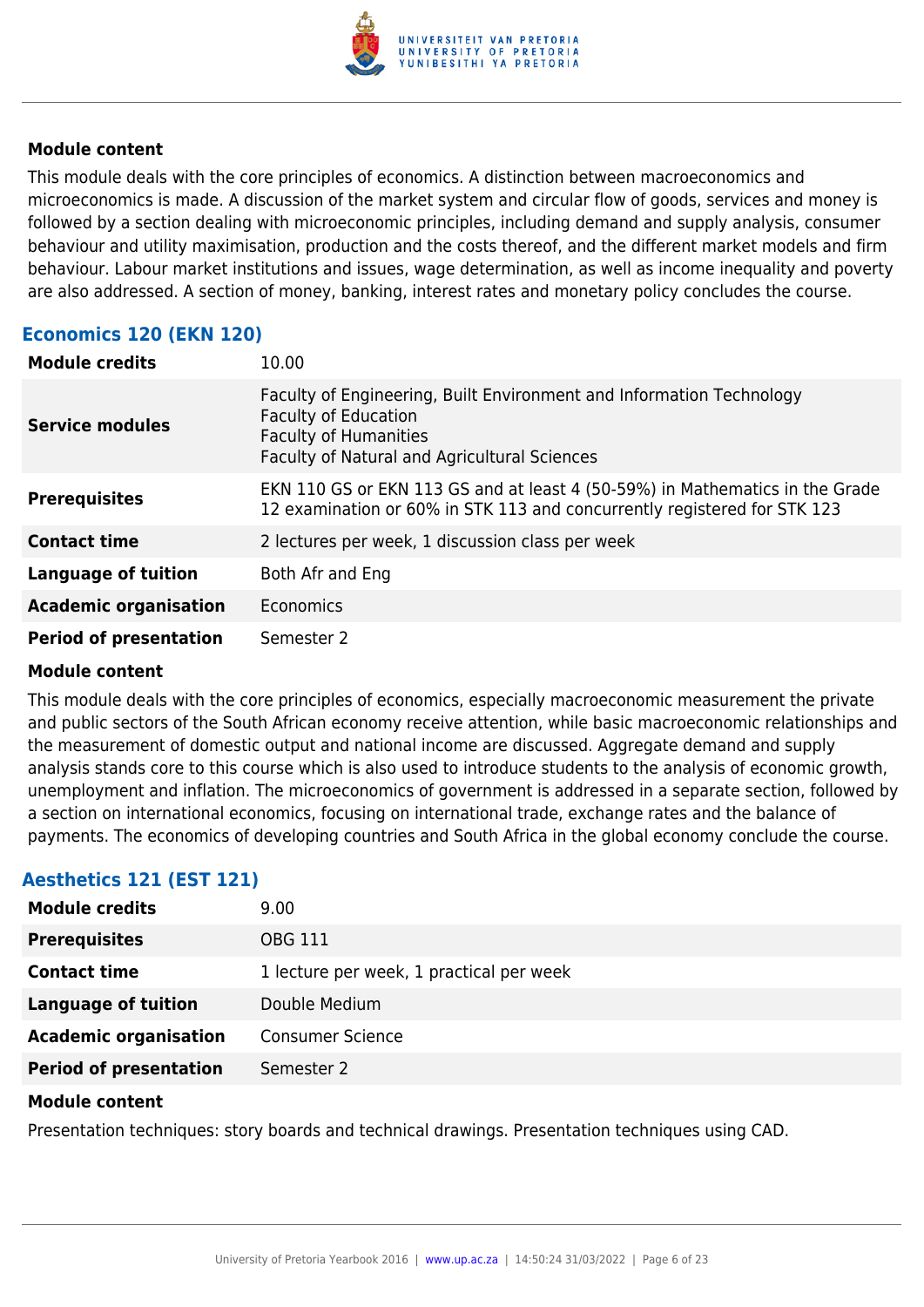

## **Financial accounting 111 (FRK 111)**

| <b>Module credits</b>         | 10.00                                                                                                                                                                 |
|-------------------------------|-----------------------------------------------------------------------------------------------------------------------------------------------------------------------|
| Service modules               | Faculty of Engineering, Built Environment and Information Technology<br><b>Faculty of Education</b><br>Faculty of Law<br>Faculty of Natural and Agricultural Sciences |
| <b>Prerequisites</b>          | No prerequisites.                                                                                                                                                     |
| <b>Contact time</b>           | 4 lectures per week                                                                                                                                                   |
| Language of tuition           | Both Afr and Eng                                                                                                                                                      |
| <b>Academic organisation</b>  | Accounting                                                                                                                                                            |
| <b>Period of presentation</b> | Semester 1                                                                                                                                                            |

#### **Module content**

The nature and function of accounting; the development of accounting; financial position; financial result; the recording process; processing of accounting data; treatment of VAT; elementary income statement and balance sheet; flow of documents; accounting systems; introduction to internal control and internal control measures; bank reconciliations; control accounts; adjustments; financial statements of a sole proprietorship; the accounting framework.

## **Financial accounting 121 (FRK 121)**

| <b>Module credits</b>         | 12.00                                                                                                                                               |
|-------------------------------|-----------------------------------------------------------------------------------------------------------------------------------------------------|
| <b>Service modules</b>        | Faculty of Engineering, Built Environment and Information Technology<br><b>Faculty of Education</b><br>Faculty of Natural and Agricultural Sciences |
| <b>Prerequisites</b>          | <b>FRK 111 GS</b>                                                                                                                                   |
| <b>Contact time</b>           | 4 lectures per week                                                                                                                                 |
| <b>Language of tuition</b>    | Both Afr and Eng                                                                                                                                    |
| <b>Academic organisation</b>  | Accounting                                                                                                                                          |
| <b>Period of presentation</b> | Semester 2                                                                                                                                          |

#### **Module content**

Property, plant and equipment; intangible assets; inventories; liabilities; presentation of financial statements; enterprises without profit motive; partnerships; companies; close corporations; cash flow statements; analysis and interpretation of financial statements.

### **Clothing production: sewing techniques 110 (KLR 110)**

| <b>Module credits</b> | 9.00                                                                  |
|-----------------------|-----------------------------------------------------------------------|
| <b>Prerequisites</b>  | No prerequisites.                                                     |
| <b>Contact time</b>   | 1 discussion class per week, 1 lecture per week, 1 practical per week |
| Language of tuition   | Double Medium                                                         |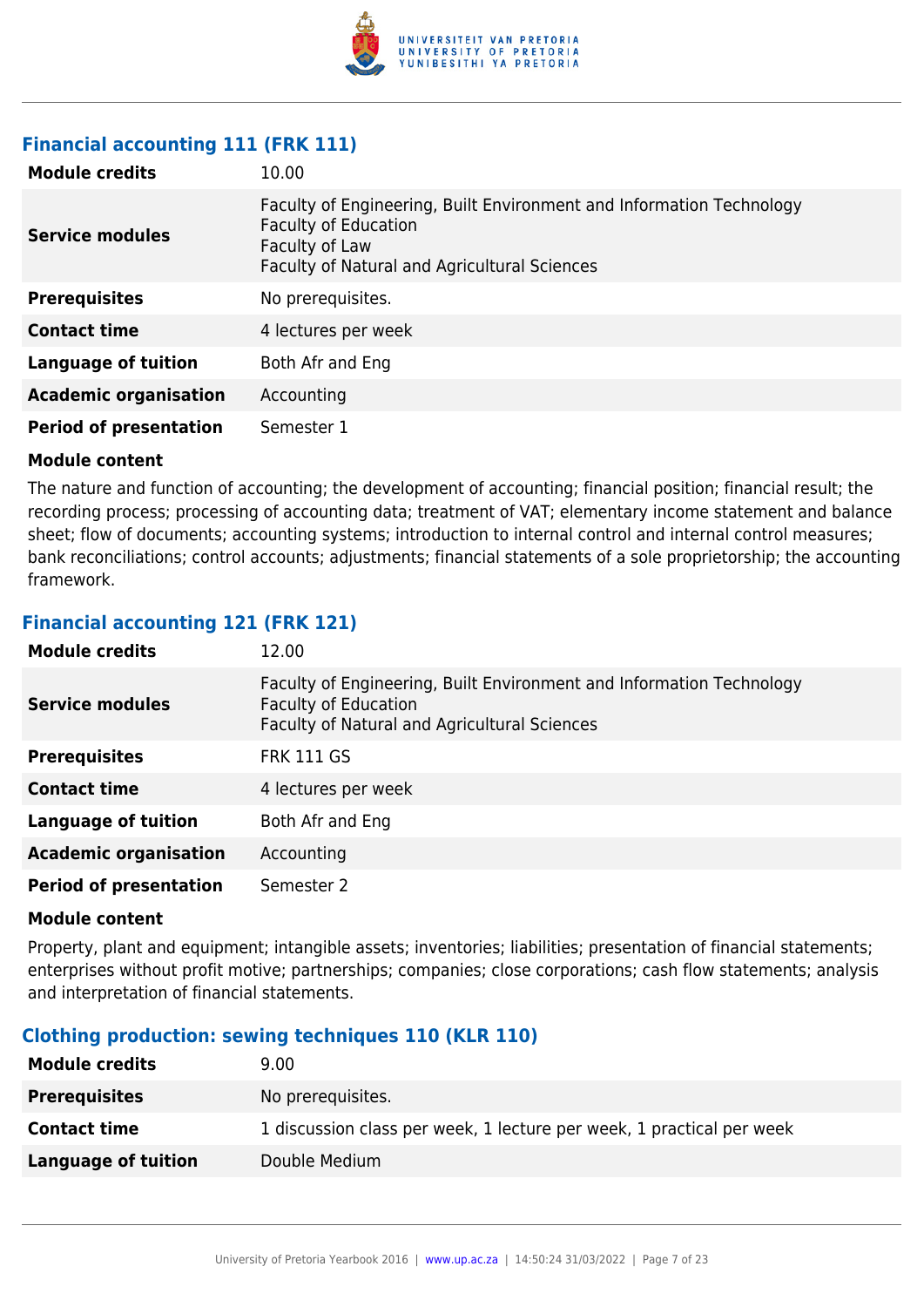

| <b>Academic organisation</b> | <b>Consumer Science</b> |
|------------------------------|-------------------------|
|------------------------------|-------------------------|

**Period of presentation** Semester 1

#### **Module content**

Basic clothing construction techniques and quality control.

#### **Clothing production: processes 120 (KLR 120)**

| <b>Module credits</b>         | 9.00                                                                  |
|-------------------------------|-----------------------------------------------------------------------|
| <b>Prerequisites</b>          | <b>KLR 110</b>                                                        |
| <b>Contact time</b>           | 1 lecture per week, 1 discussion class per week, 1 practical per week |
| Language of tuition           | Double Medium                                                         |
| <b>Academic organisation</b>  | <b>Consumer Science</b>                                               |
| <b>Period of presentation</b> | Semester 2                                                            |
| <b>Module content</b>         |                                                                       |

Application of basic clothing construction techniques and quality control.

## **Design principles 111 (OBG 111)**

| <b>Module credits</b>         | 7.00                                     |
|-------------------------------|------------------------------------------|
| <b>Prerequisites</b>          | No prerequisites.                        |
| <b>Contact time</b>           | 1 lecture per week, 1 practical per week |
| Language of tuition           | Double Medium                            |
| <b>Academic organisation</b>  | <b>Consumer Science</b>                  |
| <b>Period of presentation</b> | Semester 1                               |

#### **Module content**

An introduction to the elements and principles of design as is applicable to interior and clothing design and food preparation. Colour theory.

#### **Statistics 110 (STK 110)**

| <b>Module credits</b>        | 13.00                                                                                                                                                                               |
|------------------------------|-------------------------------------------------------------------------------------------------------------------------------------------------------------------------------------|
| <b>Service modules</b>       | Faculty of Engineering, Built Environment and Information Technology<br><b>Faculty of Education</b><br><b>Faculty of Humanities</b><br>Faculty of Natural and Agricultural Sciences |
| <b>Prerequisites</b>         | At least 5 (60-69%) in Mathematics in the Grade 12 examination. Candidates who<br>do not qualify for STK 110 must register for STK 113 and STK 123                                  |
| <b>Contact time</b>          | 1 tutorial per week, 1 practical per week, 3 lectures per week                                                                                                                      |
| <b>Language of tuition</b>   | Both Afr and Eng                                                                                                                                                                    |
| <b>Academic organisation</b> | <b>Statistics</b>                                                                                                                                                                   |
|                              |                                                                                                                                                                                     |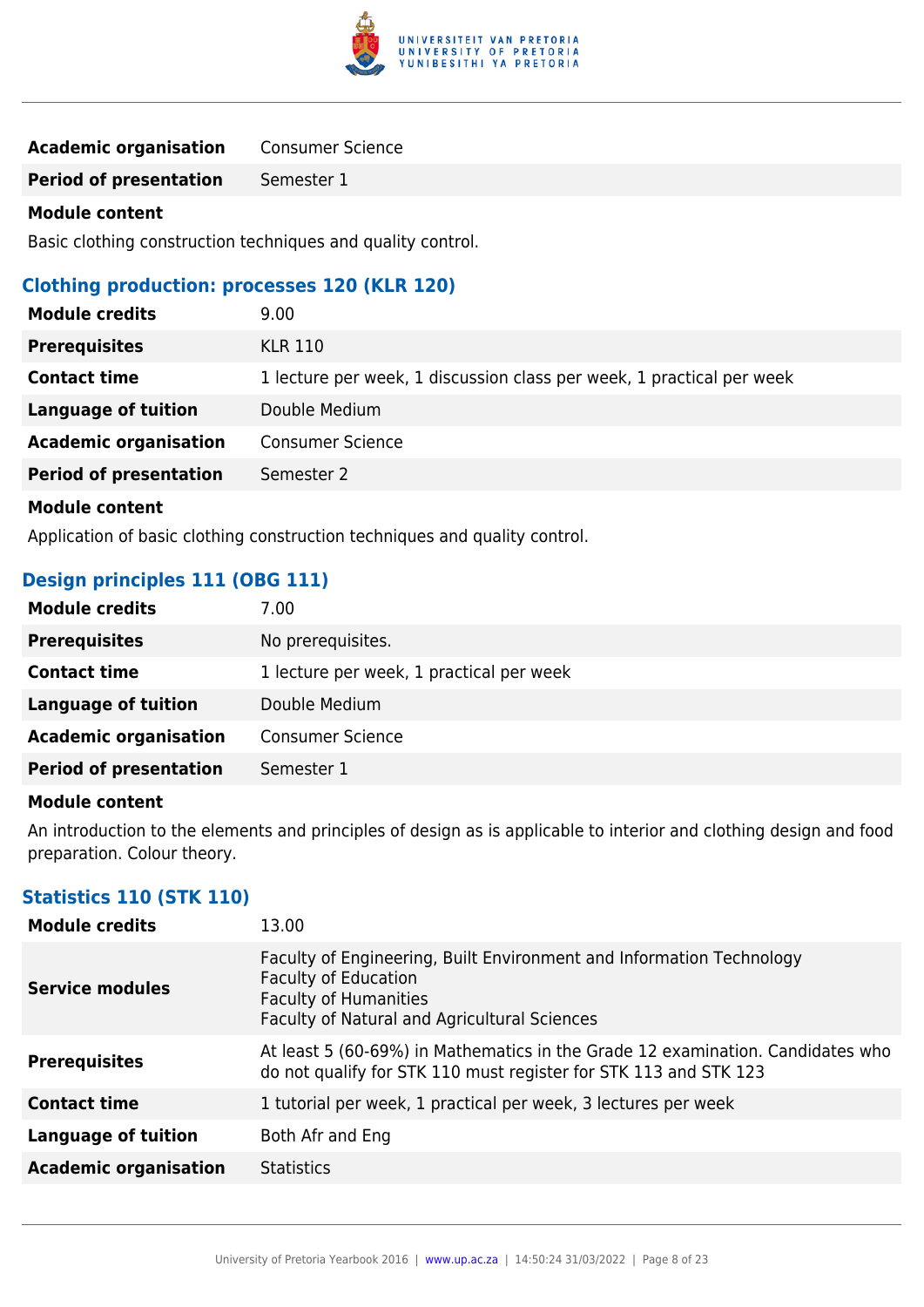

#### **Period of presentation** Semester 1

#### **Module content**

Descriptive statistics:

Sampling and the collection of data; frequency distributions and graphical representations. Descriptive measures of location and dispersion.

Probability and inference:

Introductory probability theory and theoretical distributions. Sampling distributions. Estimation theory and hypothesis testing of sampling averages and proportions (one and two-sample cases). Identification, use, evaluation and interpretation of statistical computer packages and statistical techniques.

## **Statistics 113 (STK 113)**

| <b>Module credits</b>         | 11.00                                                                                                              |
|-------------------------------|--------------------------------------------------------------------------------------------------------------------|
| <b>Service modules</b>        | <b>Faculty of Education</b><br><b>Faculty of Humanities</b><br><b>Faculty of Natural and Agricultural Sciences</b> |
| <b>Prerequisites</b>          | No prerequisites.                                                                                                  |
| <b>Contact time</b>           | 1 tutorial per week, 1 practical per week, 3 lectures per week                                                     |
| Language of tuition           | Both Afr and Eng                                                                                                   |
| <b>Academic organisation</b>  | <b>Statistics</b>                                                                                                  |
| <b>Period of presentation</b> | Semester 1                                                                                                         |

#### **Module content**

\*On its own, STK 113 and 123 will not be recognised for degree purposes, but exemption will be granted for STK 110.

Data operations and transformations:

Introductory concepts, the role of statistic, various types of data and the number system. Concepts underlying linear, quadratic, exponential, hyperbolic, logarithmic transformations of quantitative data, graphical representations, solving of equations, interpretations. Determining linear equations in practical situations. Characteristics of logarithmic functions. The relationship between the exponential and logarithmic functions in economic and related problems. Systems of equations in equilibrium. Additional concepts relating to data processing, functions and inverse functions, sigma notation, factorial notation, sequences and series, inequalities (strong, weak, absolute, conditional, double) and absolute values.

Descriptive statistics – Univariate:

Sampling and the collection of data, frequency distributions and graphical representations. Descriptive measures of location and dispersion. Introductory probability theory. Identification, use, evaluation and interpretation of statistical computer packages and statistical techniques.

The weekly one hour practical is presented during the last seven weeks of the semester.

### **Statistics 120 (STK 120)**

**Module credits** 13.00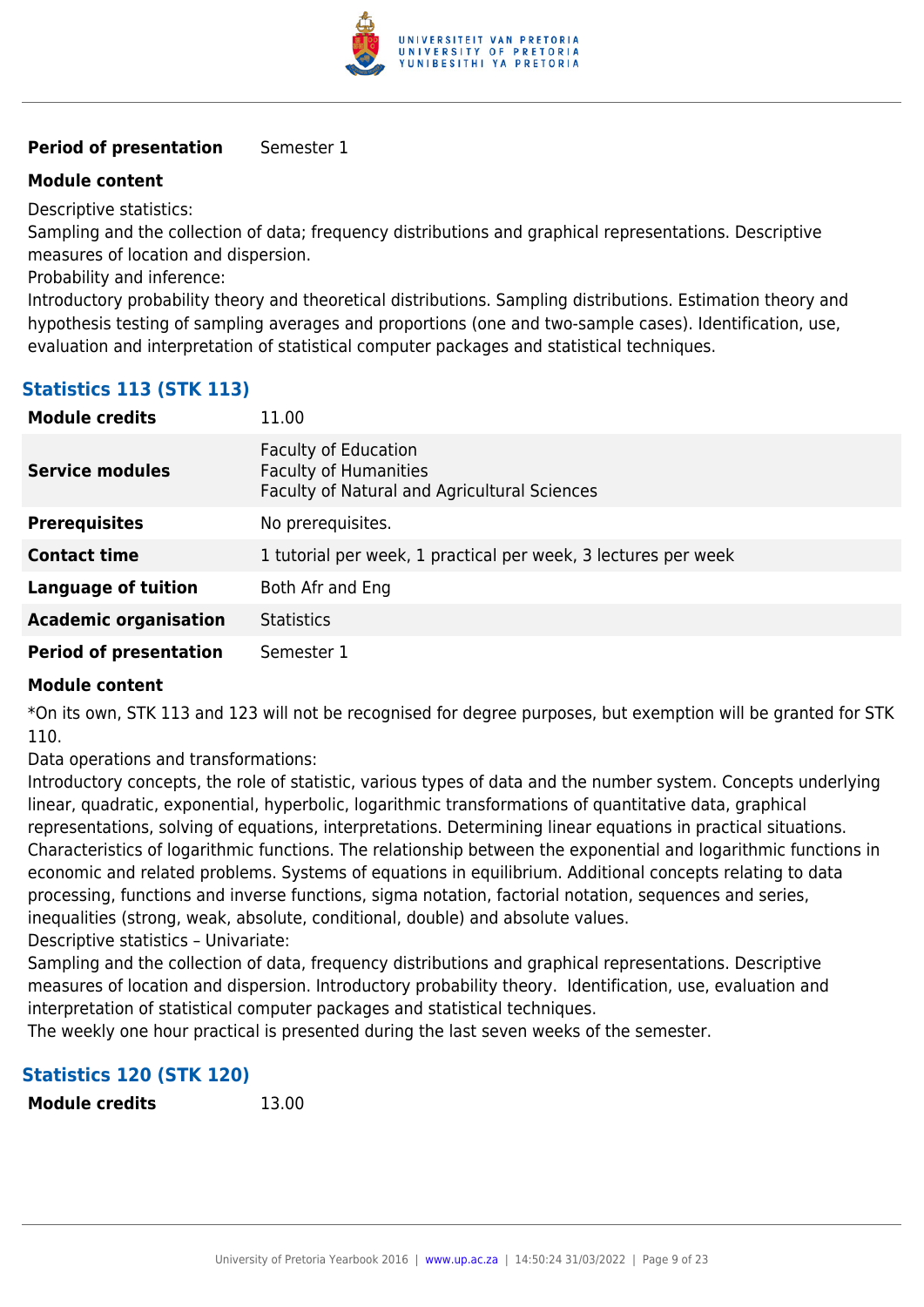

| <b>Service modules</b>        | Faculty of Engineering, Built Environment and Information Technology<br><b>Faculty of Education</b><br><b>Faculty of Humanities</b><br>Faculty of Natural and Agricultural Sciences |
|-------------------------------|-------------------------------------------------------------------------------------------------------------------------------------------------------------------------------------|
| <b>Prerequisites</b>          | STK 110 GS or both STK 113 GS and STK 123 GS or both WST 133 and WST 143 or<br>STK 133 and STK 143 or STK 133 and STK 143                                                           |
| <b>Contact time</b>           | 1 practical per week, 3 lectures per week, 1 tutorial per week                                                                                                                      |
| <b>Language of tuition</b>    | Both Afr and Eng                                                                                                                                                                    |
| <b>Academic organisation</b>  | <b>Statistics</b>                                                                                                                                                                   |
| <b>Period of presentation</b> | Semester 2                                                                                                                                                                          |

Multivariate statistics:

Analysis of variance, categorical data analysis, distribution-free methods, curve fitting, regression and correlation, the analysis of time series and indices.

Statistical and economic applications of quantitative techniques:

Systems of linear equations: drafting, matrices, solving and application. Optimisation; linear functions (two and more independent variables), non-linear functions (one and two independent variables). Marginal and total functions. Stochastic and deterministic variables in statistical and economic context: producers' and consumers' surplus, distribution functions, probability distributions, probability density functions. Identification, use, evaluation, interpretation of statistical computer packages and statistical techniques. This module is also presented as an anti-semester bilingual module.

### **Statistics 123 (STK 123)**

| <b>Module credits</b>         | 12.00                                                                                                              |
|-------------------------------|--------------------------------------------------------------------------------------------------------------------|
| <b>Service modules</b>        | <b>Faculty of Education</b><br><b>Faculty of Humanities</b><br><b>Faculty of Natural and Agricultural Sciences</b> |
| <b>Prerequisites</b>          | <b>STK 113 GS</b>                                                                                                  |
| <b>Contact time</b>           | 1 tutorial per week, 1 practical per week, 3 lectures per week                                                     |
| Language of tuition           | Both Afr and Eng                                                                                                   |
| <b>Academic organisation</b>  | <b>Statistics</b>                                                                                                  |
| <b>Period of presentation</b> | Semester 2                                                                                                         |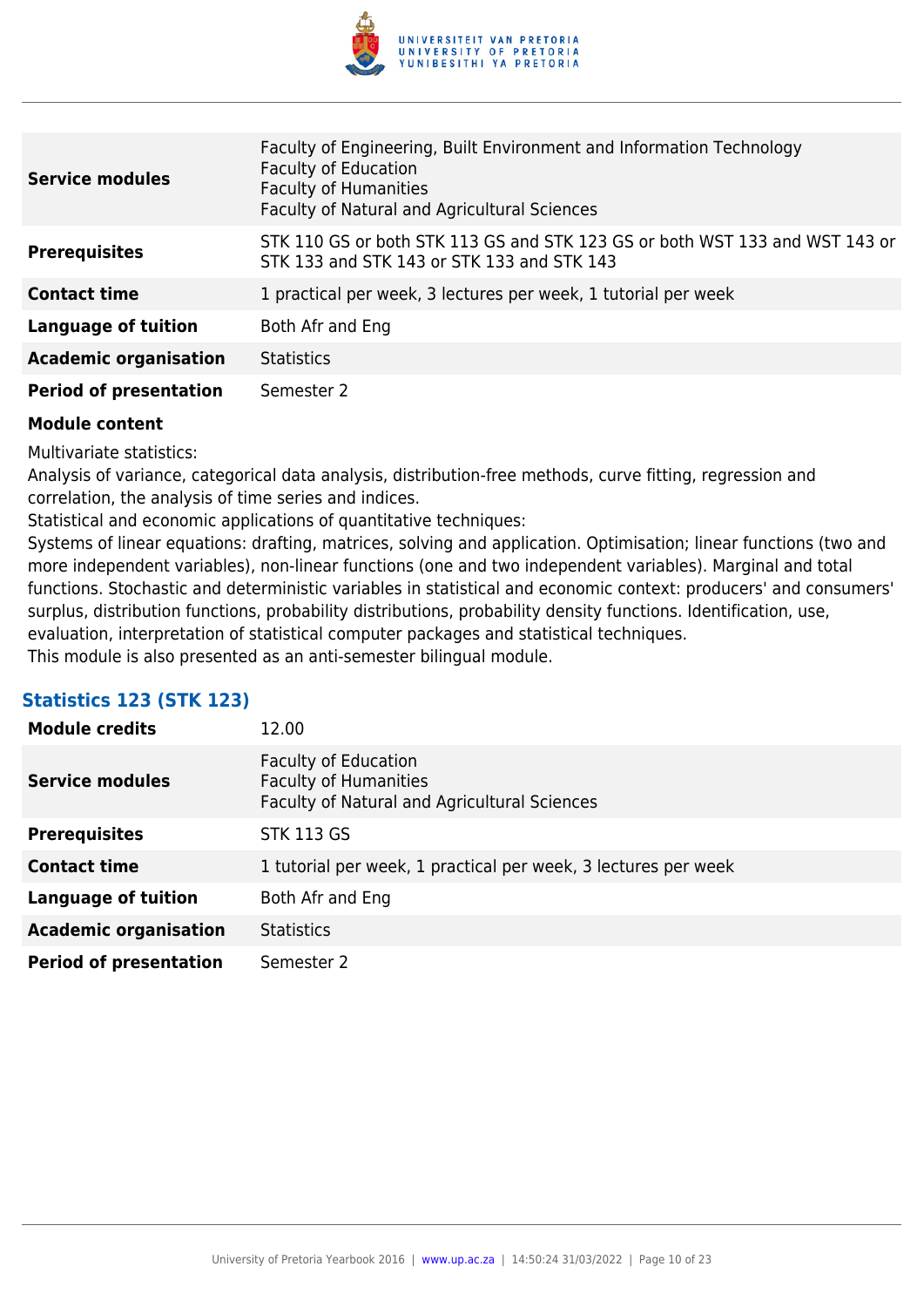

\*On its own, STK 113 and 123 will not be recognized for degree purposes, but exemption will be granted for STK 110.

Optimisation techniques with economic applications: Data transformations and relationships with economic applications, operations and rules, linear, quadratic, exponential, hyperbolic and logarithmic functions; systems of equations in equilibrium, system of linear inequalities, solving of linear programming problems by means of the graphical and extreme point methods. Applications of differentiation and integration in statistic and economic related problems: the limit of a function, continuity, rate of change, the derivative of a function, differentiation rules, higher order derivatives, optimisation techniques, the area under a curve and applications of definite integrals. Probability and inference: Theoretical distributions. Sampling distributions. Estimation theory and hypothesis testing of sampling averages and proportions (one-sample and two-sample cases). Identification, use, evaluation and interpretation of statistical computer packages and statistical techniques. The weekly one hour practical is presented during the last seven weeks of the semester.

#### **Marketing applications 122 (BEM 122)**

| <b>Module credits</b>         | 10.00                                                                                                                                                |
|-------------------------------|------------------------------------------------------------------------------------------------------------------------------------------------------|
| <b>Service modules</b>        | Faculty of Engineering, Built Environment and Information Technology<br><b>Faculty of Humanities</b><br>Faculty of Natural and Agricultural Sciences |
| <b>Prerequisites</b>          | <b>BEM 110 GS</b>                                                                                                                                    |
| <b>Language of tuition</b>    | Both Afr and Eng                                                                                                                                     |
| <b>Academic organisation</b>  | <b>Marketing Management</b>                                                                                                                          |
| <b>Period of presentation</b> | Semester 2                                                                                                                                           |
|                               |                                                                                                                                                      |

#### **Module content**

E-marketing, services marketing, not-for-profit marketing, business-to-business marketing, retailing, global marketing.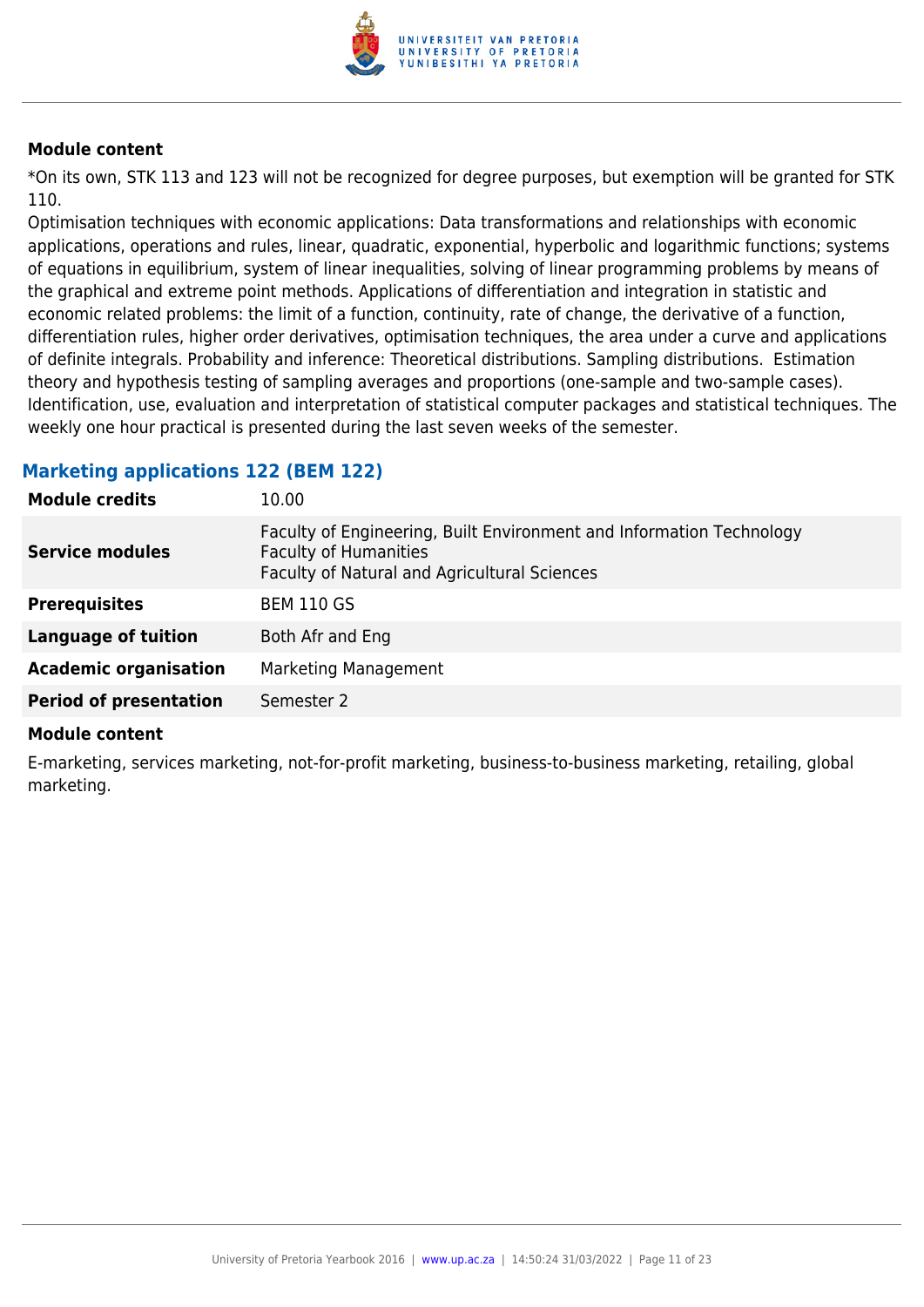

## Curriculum: Year 2

**Minimum credits: 131**

## **Core modules**

## **Costume and fashion history 210 (KLD 210)**

| <b>Module credits</b>         | 12.00                   |
|-------------------------------|-------------------------|
| <b>Prerequisites</b>          | No prerequisites.       |
| <b>Contact time</b>           | 3 lectures per week     |
| <b>Language of tuition</b>    | Double Medium           |
| <b>Academic organisation</b>  | <b>Consumer Science</b> |
| <b>Period of presentation</b> | Semester 1              |
|                               |                         |

#### **Module content**

Costume and fashion history: Appearance characteristics of Western dress. Influencing factors. Evolution of styles from Ancient Egyptian up to and including the present.

## **Fashion forecasting 222 (KLD 222)**

| <b>Module credits</b>         | 12.00                   |
|-------------------------------|-------------------------|
| <b>Prerequisites</b>          | No prerequisites.       |
| <b>Contact time</b>           | 3 lectures per week     |
| <b>Language of tuition</b>    | Double Medium           |
| <b>Academic organisation</b>  | <b>Consumer Science</b> |
| <b>Period of presentation</b> | Semester 2              |

#### **Module content**

The South African fashion industry: Basic principles of fashion; fashion as a product; and the consumer. Fashion production: Haute Couture and ready-to-wear clothes. Fashion forecasting and fashion analyses.

### **Flat pattern design 211 (KLR 211)**

| <b>Module credits</b>         | 12.00                   |
|-------------------------------|-------------------------|
| <b>Prerequisites</b>          | <b>KLR 120</b>          |
| <b>Contact time</b>           | 2 practicals per week   |
| <b>Language of tuition</b>    | Double Medium           |
| <b>Academic organisation</b>  | <b>Consumer Science</b> |
| <b>Period of presentation</b> | Semester 1              |
|                               |                         |

#### **Module content**

Flat pattern design. Computer Aided Design (CAD).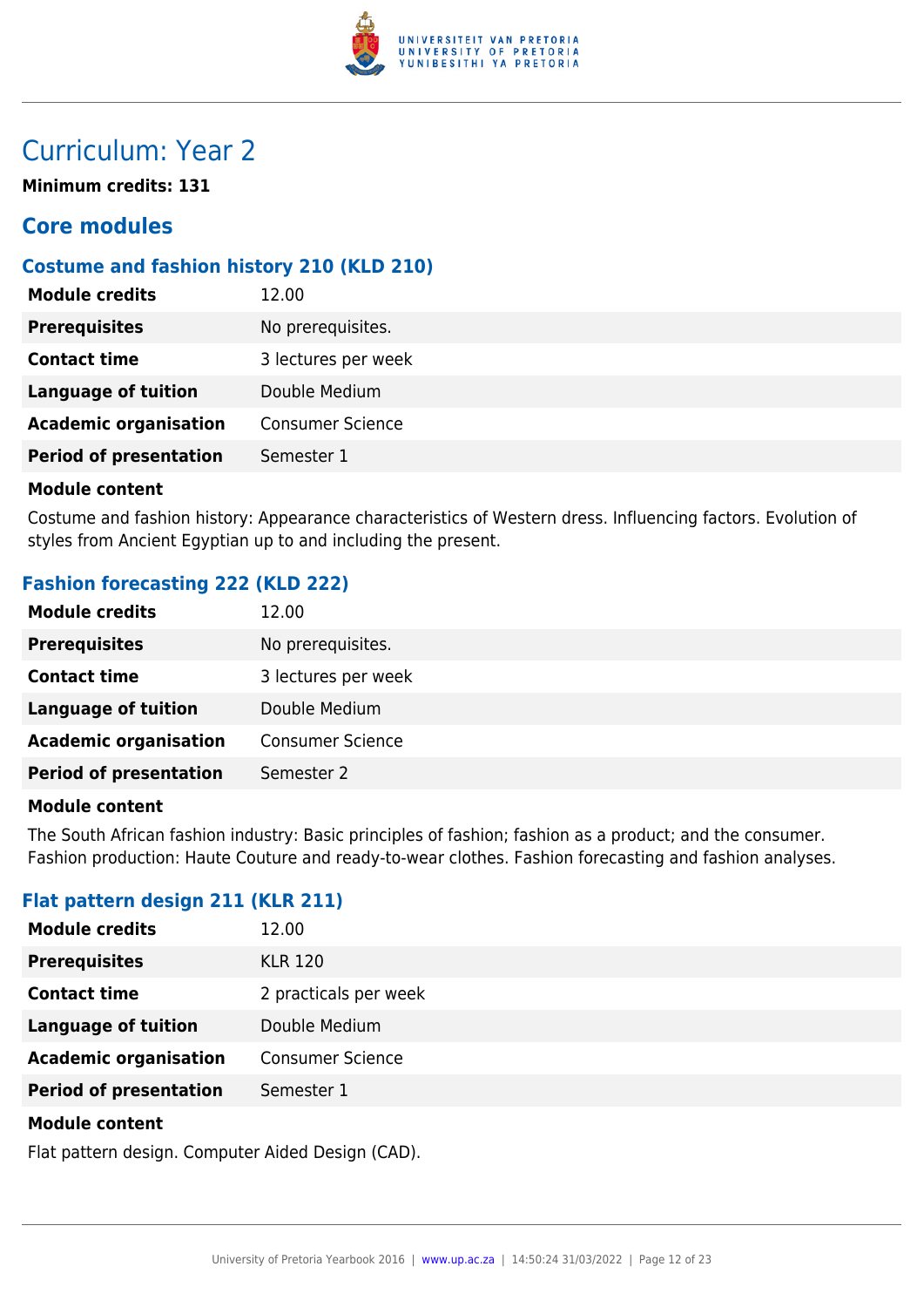

## **Pattern use and good fit 221 (KLR 221)**

| <b>Module credits</b>         | 10.00                                    |
|-------------------------------|------------------------------------------|
| <b>Prerequisites</b>          | <b>KLR 211</b>                           |
| <b>Contact time</b>           | 1 practical per week, 1 lecture per week |
| <b>Language of tuition</b>    | Double Medium                            |
| <b>Academic organisation</b>  | <b>Consumer Science</b>                  |
| <b>Period of presentation</b> | Semester 2                               |
| <b>Module content</b>         |                                          |

Pattern use and good fitting.

### **Business management 114 (OBS 114)**

| <b>Module credits</b>         | 10.00                                                                                                                                                                               |
|-------------------------------|-------------------------------------------------------------------------------------------------------------------------------------------------------------------------------------|
| <b>Service modules</b>        | Faculty of Engineering, Built Environment and Information Technology<br><b>Faculty of Education</b><br><b>Faculty of Humanities</b><br>Faculty of Natural and Agricultural Sciences |
| <b>Prerequisites</b>          | May not be included in the same curriculum as OBS 155                                                                                                                               |
| <b>Contact time</b>           | 3 lectures per week                                                                                                                                                                 |
| <b>Language of tuition</b>    | Both Afr and Eng                                                                                                                                                                    |
| <b>Academic organisation</b>  | <b>Business Management</b>                                                                                                                                                          |
| <b>Period of presentation</b> | Semester 1                                                                                                                                                                          |

#### **Module content**

Introduction to business management as a science; the environment in which the enterprise operates; the field of business, the mission and goals of an enterprise; management and entrepreneurship. The choice of a form of enterprise; the choice of products and/or services; profit and cost planning for different sizes of operating units; the choice of location; the nature of production processes and the layout of the plant or operating unit. Introduction to and overview of general management, especially regarding the five management tasks: strategic management; contemporary developments and management issues; financial management; marketing and public relations. Introduction to and overview of the value chain model; management of the input; management of the purchasing function; management of the transformation process with specific reference to production and operations management; human resources management and information management; corporate governance and black economic empowerment (BEE).

#### **Business management 124 (OBS 124)**

| <b>Module credits</b>  | 10.00                                                                                                                                                                                      |
|------------------------|--------------------------------------------------------------------------------------------------------------------------------------------------------------------------------------------|
| <b>Service modules</b> | Faculty of Engineering, Built Environment and Information Technology<br><b>Faculty of Education</b><br><b>Faculty of Humanities</b><br><b>Faculty of Natural and Agricultural Sciences</b> |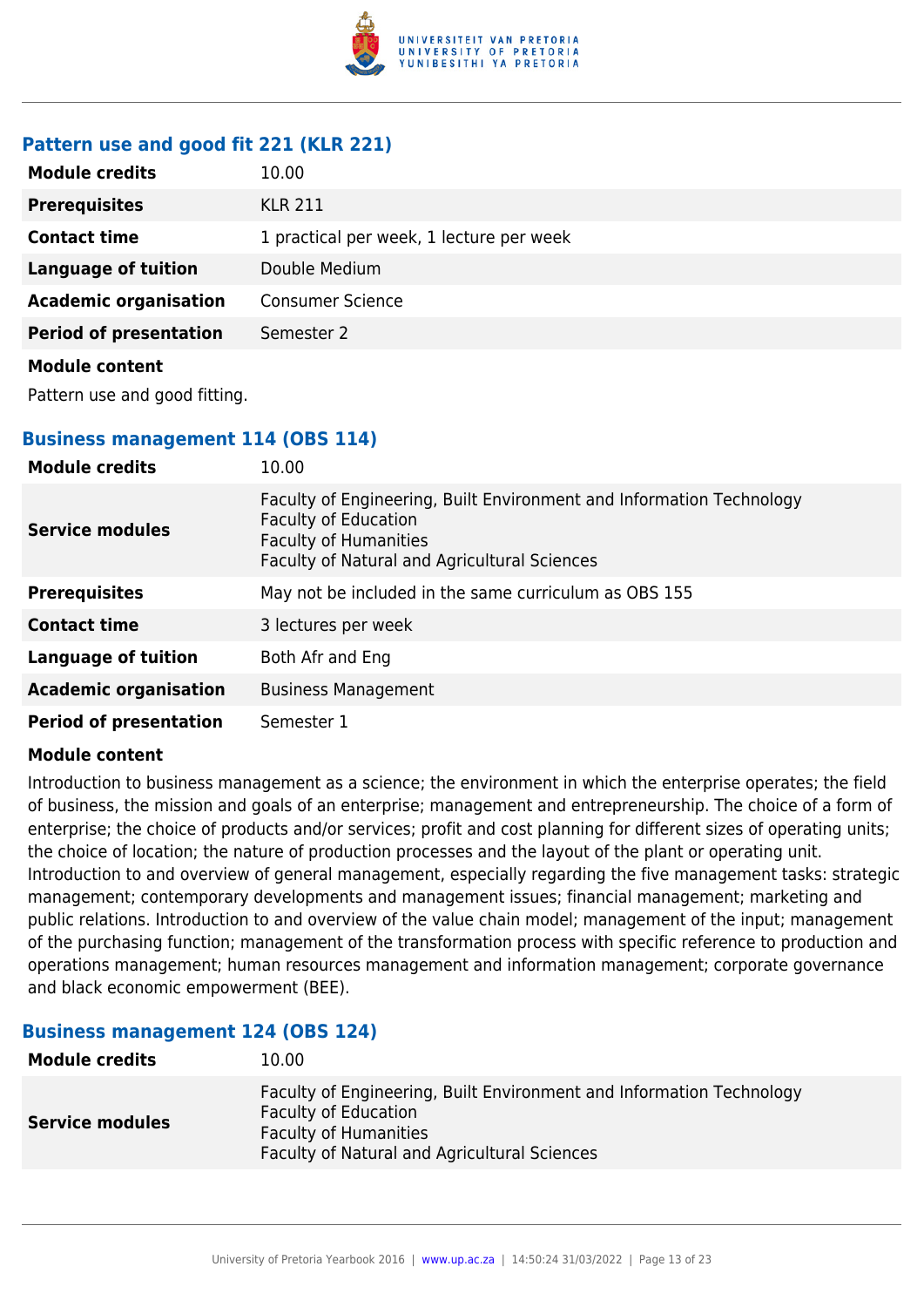

| <b>Prerequisites</b>          | Admission to the examination in OBS 114 |
|-------------------------------|-----------------------------------------|
| <b>Contact time</b>           | 3 lectures per week                     |
| Language of tuition           | Both Afr and Eng                        |
| <b>Academic organisation</b>  | <b>Business Management</b>              |
| <b>Period of presentation</b> | Semester 2                              |

Responsible leadership and the role of a business in society. The nature and development of entrepreneurship; the individual entrepreneur and characteristics of South African entrepreneurs. Looking at the window of opportunity. Getting started (business start up). Exploring different routes to entrepreneurship: entering a family business, buying a franchise, home-based business and the business buyout. This semester also covers how entrepreneurs can network and find support in their environments. Case studies of successful entrepreneurs also South African entrepreneurs - are studied.

#### **Textiles: Utilities, fibres and yarns 212 (TKS 212)**

| <b>Module credits</b>         | 14.00                                                                |
|-------------------------------|----------------------------------------------------------------------|
| <b>Service modules</b>        | Faculty of Engineering, Built Environment and Information Technology |
| <b>Prerequisites</b>          | No prerequisites.                                                    |
| <b>Contact time</b>           | 3 lectures per week, 1 practical per week                            |
| <b>Language of tuition</b>    | Double Medium                                                        |
| <b>Academic organisation</b>  | <b>Consumer Science</b>                                              |
| <b>Period of presentation</b> | Semester 1                                                           |

#### **Module content**

Utility aspects: basic components of textiles, consumer decision making, utility aspects that include durability, comfort, maintenance, health/safety/protection and aesthetic aspects. Fibres and yarns: Fibre structure and performance including textile chemistry, fibre morphology and formation, fibre properties, classification and identification. Yarn structure and performance (including spun yarns, filament yarns, compound and novelty yarns).

#### **Textiles: Structures and finishes 222 (TKS 222)**

| <b>Module credits</b>         | 10.00                                     |
|-------------------------------|-------------------------------------------|
| <b>Prerequisites</b>          | <b>TKS 212 GS</b>                         |
| <b>Contact time</b>           | 1 practical per week, 2 lectures per week |
| Language of tuition           | Double Medium                             |
| <b>Academic organisation</b>  | <b>Consumer Science</b>                   |
| <b>Period of presentation</b> | Semester 2                                |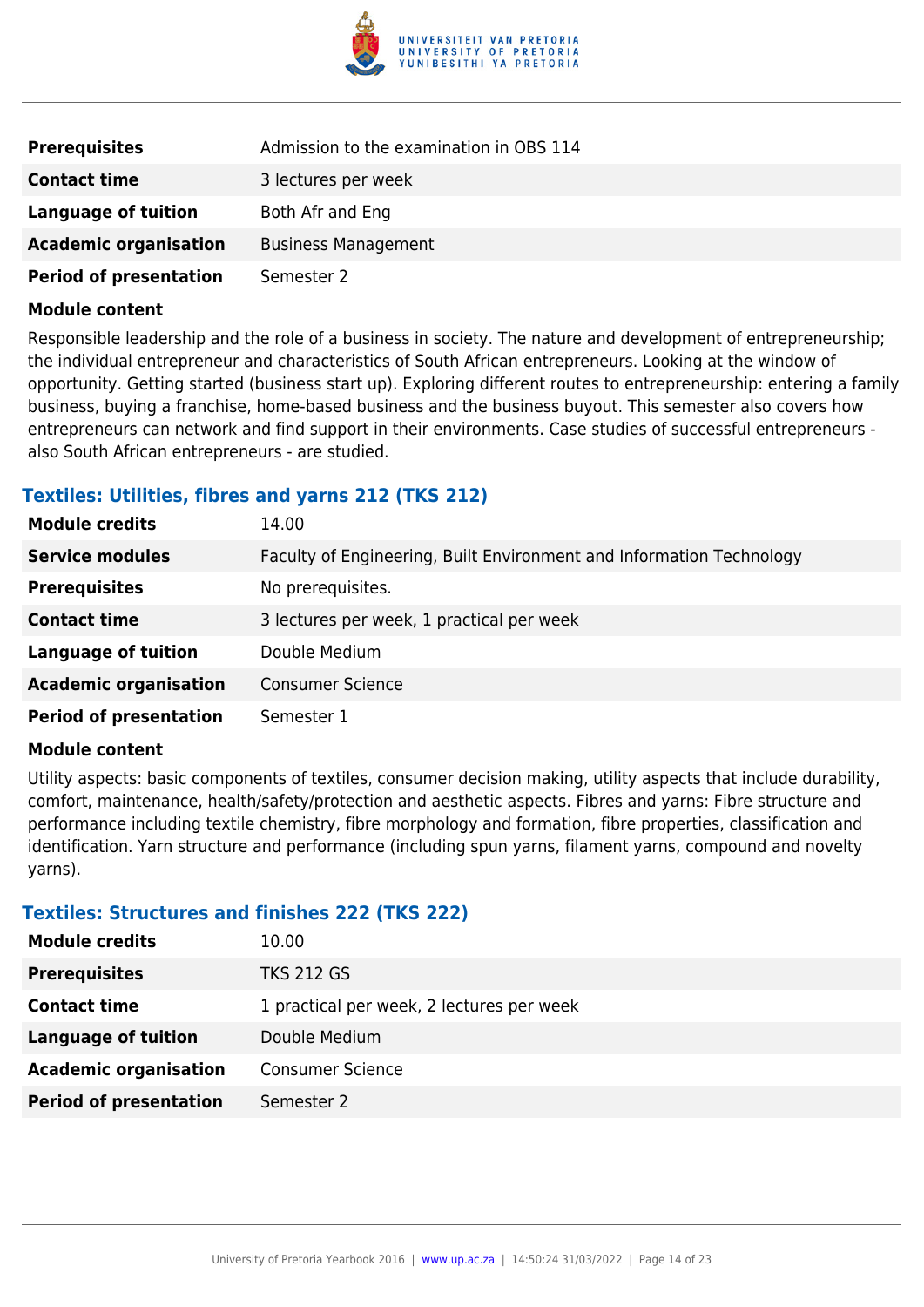

Fabric structures: Introduction to fabric structures. Woven fabrics, knits, non-woven fabrics and compound fabrics. Finishes and dyeing processes: Introduction to fabric finishing. Preparatory and final finishes. Finishes for special end-uses: durability, comfort and protection; ease of maintenance; aesthetic appeal. Dyed and printed fabrics.

#### **Informatics 281 (INF 281)**

| <b>Module credits</b>         | 3.00                                                                                                                                                       |
|-------------------------------|------------------------------------------------------------------------------------------------------------------------------------------------------------|
| <b>Service modules</b>        | Faculty of Engineering, Built Environment and Information Technology<br><b>Faculty of Education</b><br><b>Faculty of Natural and Agricultural Sciences</b> |
| <b>Prerequisites</b>          | FRK 111, FRK 121 or FRK 100 or FRK 101                                                                                                                     |
| <b>Contact time</b>           | 2 practicals per week                                                                                                                                      |
| <b>Language of tuition</b>    | English                                                                                                                                                    |
| <b>Academic organisation</b>  | <b>Informatics</b>                                                                                                                                         |
| <b>Period of presentation</b> | Semester 1 or Semester 2                                                                                                                                   |
| <b>Module content</b>         |                                                                                                                                                            |

Computer processing of accounting information.

#### **Consumer behaviour 212 (BEM 212)**

| <b>Module credits</b>         | 16.00                                                                                                                                                |
|-------------------------------|------------------------------------------------------------------------------------------------------------------------------------------------------|
| <b>Service modules</b>        | Faculty of Engineering, Built Environment and Information Technology<br><b>Faculty of Humanities</b><br>Faculty of Natural and Agricultural Sciences |
| <b>Prerequisites</b>          | <b>BEM 110 GS</b>                                                                                                                                    |
| <b>Contact time</b>           | 3 lectures per week                                                                                                                                  |
| <b>Language of tuition</b>    | Both Afr and Eng                                                                                                                                     |
| <b>Academic organisation</b>  | Marketing Management                                                                                                                                 |
| <b>Period of presentation</b> | Semester 1                                                                                                                                           |

#### **Module content**

Internal and external influencing factors of consumer behaviour, the consumer's decision process and application fields of consumer behaviour, consumerisms and social responsibility, buying behaviour of consumers in both product and service related industries, consumer psychology and the influence thereof on buying behaviour, psychology of pricing, influencing factors in consumer buying behaviour, the impact of various forms of marketing communication on buying behaviour.

#### **Integrated brand communications 224 (BEM 224)**

**Module credits** 16.00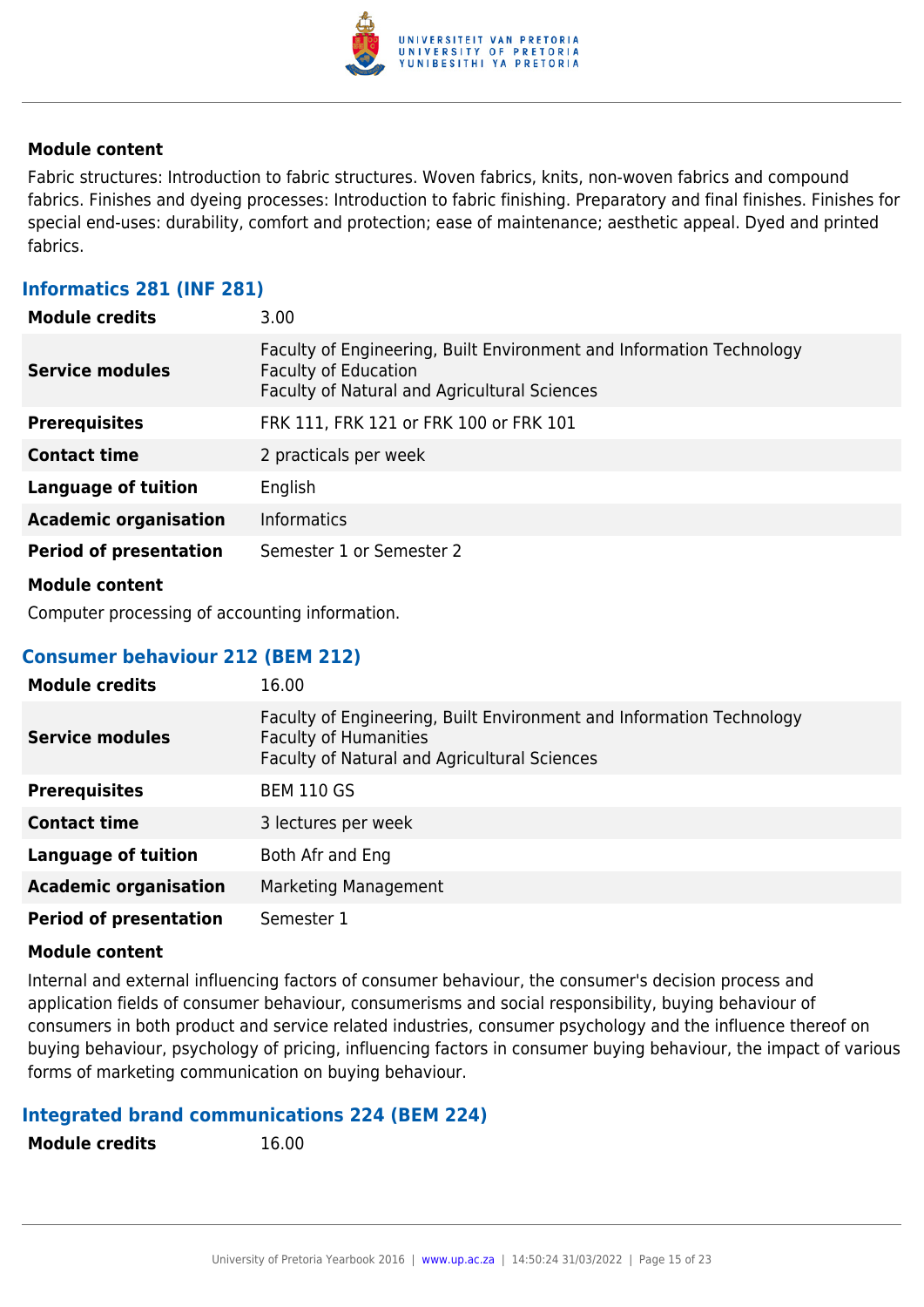

| <b>Service modules</b>        | Faculty of Engineering, Built Environment and Information Technology<br><b>Faculty of Humanities</b><br>Faculty of Natural and Agricultural Sciences |
|-------------------------------|------------------------------------------------------------------------------------------------------------------------------------------------------|
| <b>Prerequisites</b>          | <b>BEM 110 GS</b>                                                                                                                                    |
| <b>Contact time</b>           | 3 lectures per week                                                                                                                                  |
| <b>Language of tuition</b>    | Both Afr and Eng                                                                                                                                     |
| <b>Academic organisation</b>  | <b>Marketing Management</b>                                                                                                                          |
| <b>Period of presentation</b> | Semester 2                                                                                                                                           |

Integrated brand communications approach, marketing communication planning, objectives and budgets for integrated marketing communications, principles and strategising of marketing communication elements, new media, the brand name communication process, marketing metrics and evaluation for marketing communication effectiveness.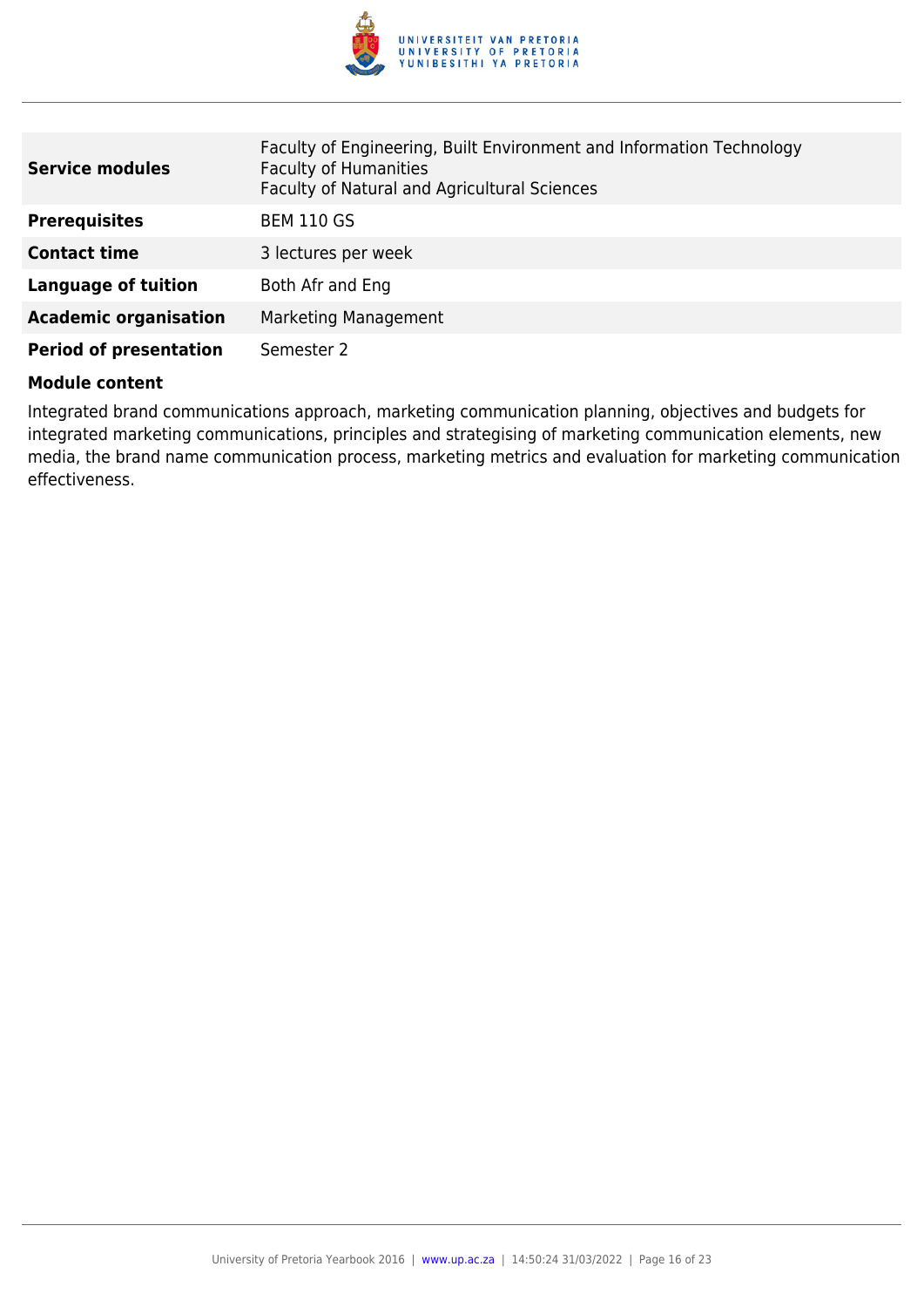

## Curriculum: Year 3

**Minimum credits: 138**

## **Core modules**

#### **Marketing management 321 (BEM 321)**

| <b>Module credits</b>         | 20.00                                                                        |
|-------------------------------|------------------------------------------------------------------------------|
| <b>Service modules</b>        | <b>Faculty of Humanities</b><br>Faculty of Natural and Agricultural Sciences |
| <b>Prerequisites</b>          | <b>BEM 212</b>                                                               |
| <b>Contact time</b>           | 3 lectures per week                                                          |
| <b>Language of tuition</b>    | Both Afr and Eng                                                             |
| <b>Academic organisation</b>  | Marketing Management                                                         |
| <b>Period of presentation</b> | Semester 2                                                                   |

#### **Module content**

Strategic issues in marketing, strategic marketing, strategic analysis (market analysis, customer analysis, competitor analysis and internal analysis), market strategies (competitive strategies, strategies in the product life cycle and relationship building strategies) and strategy implementation and control.

#### **Business law 210 (BER 210)**

| <b>Module credits</b>         | 16.00                                                                                                                                                                      |
|-------------------------------|----------------------------------------------------------------------------------------------------------------------------------------------------------------------------|
| <b>Service modules</b>        | Faculty of Engineering, Built Environment and Information Technology<br>Faculty of Economic and Management Sciences<br><b>Faculty of Natural and Agricultural Sciences</b> |
| <b>Prerequisites</b>          | No prerequisites.                                                                                                                                                          |
| <b>Contact time</b>           | 2 lectures per week, 1 discussion class per week                                                                                                                           |
| Language of tuition           | Both Afr and Eng                                                                                                                                                           |
| <b>Academic organisation</b>  | Mercantile Law                                                                                                                                                             |
| <b>Period of presentation</b> | Semester 1                                                                                                                                                                 |
| <b>Module content</b>         |                                                                                                                                                                            |

Basic principles of law of contract. Law of sales, credit agreements, lease.

#### **Business law 220 (BER 220)**

| <b>Module credits</b>  | 16.00                                                                                                                                                               |
|------------------------|---------------------------------------------------------------------------------------------------------------------------------------------------------------------|
| <b>Service modules</b> | Faculty of Engineering, Built Environment and Information Technology<br>Faculty of Economic and Management Sciences<br>Faculty of Natural and Agricultural Sciences |
| <b>Prerequisites</b>   | Examination entrance for BER 210                                                                                                                                    |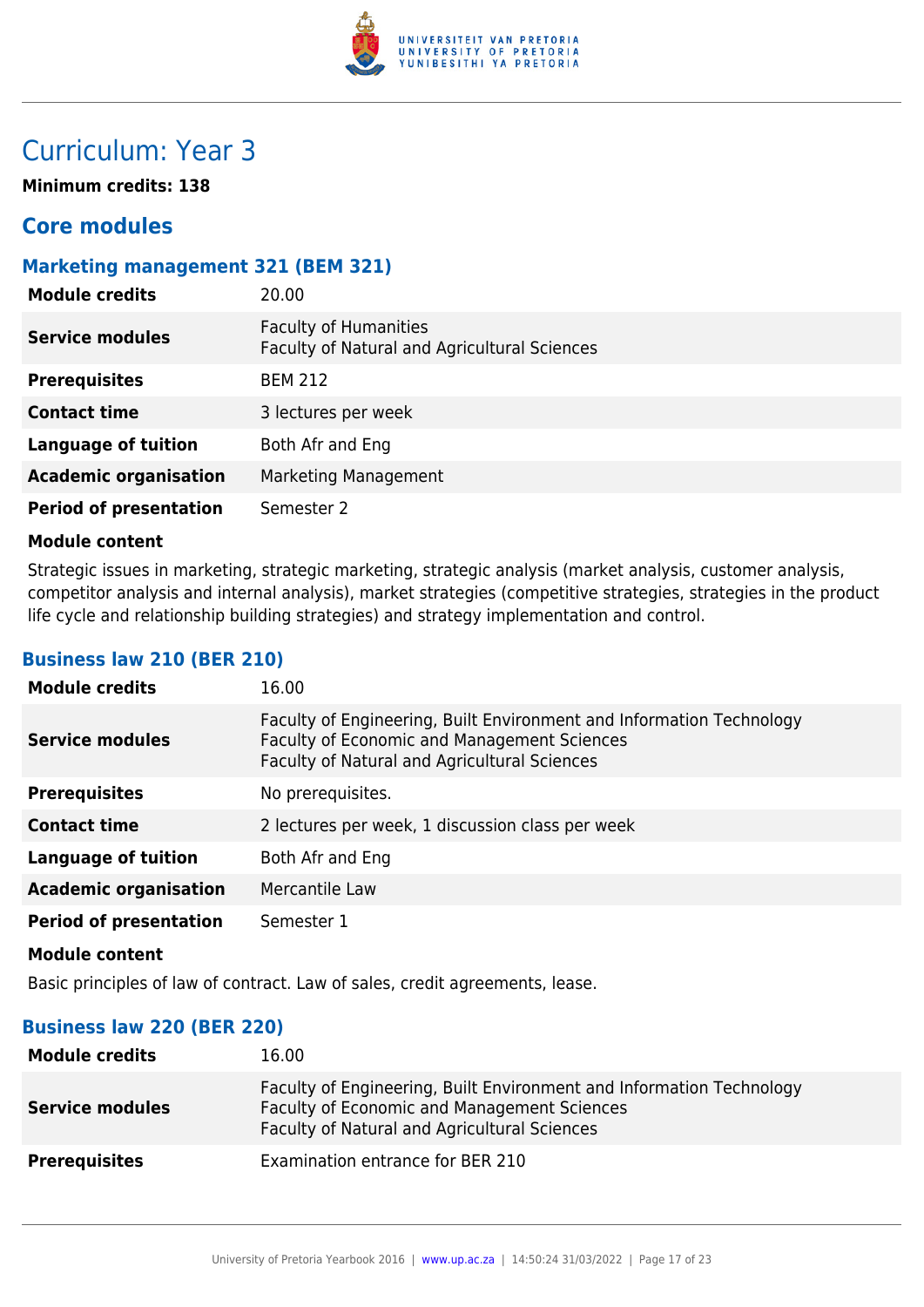

| <b>Contact time</b>           | 2 lectures per week, 1 discussion class per week |
|-------------------------------|--------------------------------------------------|
| Language of tuition           | Both Afr and Eng                                 |
| <b>Academic organisation</b>  | Mercantile Law                                   |
| <b>Period of presentation</b> | Semester 2                                       |

Labour law. Aspects of security law. Law of insolvency. Entrepreneurial law; company law, law concerning close corporations. Law of partnerships.

#### **Clothing production 321 (KLR 321)**

| <b>Module credits</b>         | 11.00                                    |
|-------------------------------|------------------------------------------|
| <b>Prerequisites</b>          | <b>KLR 221</b>                           |
| <b>Contact time</b>           | 1 practical per week, 1 lecture per week |
| <b>Language of tuition</b>    | Double Medium                            |
| <b>Academic organisation</b>  | <b>Consumer Science</b>                  |
| <b>Period of presentation</b> | Semester 2                               |
|                               |                                          |

#### **Module content**

Small scale production: Industrial machines, production systems, quality assurance.

#### **Business management 210 (OBS 210)**

| <b>Module credits</b>         | 16.00                                                                                                                                               |
|-------------------------------|-----------------------------------------------------------------------------------------------------------------------------------------------------|
| <b>Service modules</b>        | Faculty of Engineering, Built Environment and Information Technology<br><b>Faculty of Education</b><br>Faculty of Natural and Agricultural Sciences |
| <b>Prerequisites</b>          | OBS 114 or 124 with admission to the examination in the other                                                                                       |
| <b>Contact time</b>           | 3 lectures per week                                                                                                                                 |
| <b>Language of tuition</b>    | Both Afr and Eng                                                                                                                                    |
| <b>Academic organisation</b>  | <b>Business Management</b>                                                                                                                          |
| <b>Period of presentation</b> | Semester 1                                                                                                                                          |

#### **Module content**

Logistics management

The role of logistics in an enterprise; definition and scope of customer service; electronic and other logistics information systems; inventory management; materials management with special reference to Japanese systems; management of the supply chain. Methods of transport and transport costs; types and costs of warehousing; electronic aids in materials handling; cost and price determination of purchases; organising for logistics management; methods for improving logistics performance.

## **Business management 220 (OBS 220)**

**Module credits** 16.00

University of Pretoria Yearbook 2016 | [www.up.ac.za](https://www.google.com/) | 14:50:24 31/03/2022 | Page 18 of 23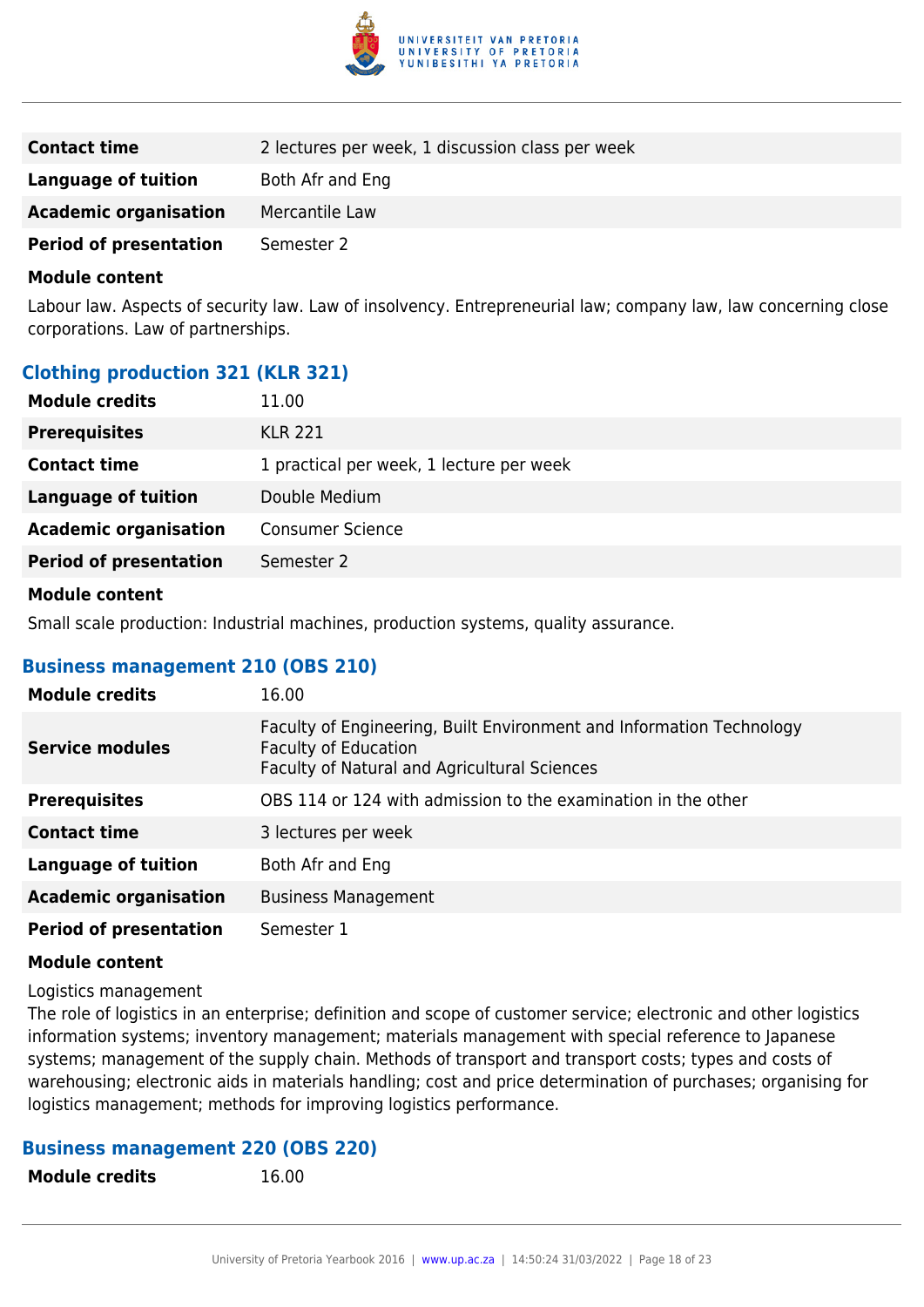

| <b>Service modules</b>        | Faculty of Engineering, Built Environment and Information Technology<br><b>Faculty of Education</b><br>Faculty of Natural and Agricultural Sciences |
|-------------------------------|-----------------------------------------------------------------------------------------------------------------------------------------------------|
| <b>Prerequisites</b>          | OBS 114 or 124 with admission to the examination in the other                                                                                       |
| <b>Contact time</b>           | 3 lectures per week                                                                                                                                 |
| <b>Language of tuition</b>    | Both Afr and Eng                                                                                                                                    |
| <b>Academic organisation</b>  | <b>Business Management</b>                                                                                                                          |
| <b>Period of presentation</b> | Semester 2                                                                                                                                          |

Project management: Introduction

Project management concepts; needs identification; the project, the project manager and the project team; types of project organisations; project communication and documentation.

Planning and control: planning, scheduling and schedule control of projects; resource considerations and allocations; cost planning and performance evaluation.

### **Social and cultural aspects of clothing 311 (KLD 311)**

| <b>Module credits</b>         | 15.00                   |
|-------------------------------|-------------------------|
| <b>Prerequisites</b>          | No prerequisites.       |
| <b>Contact time</b>           | 3 lectures per week     |
| <b>Language of tuition</b>    | Double Medium           |
| <b>Academic organisation</b>  | <b>Consumer Science</b> |
| <b>Period of presentation</b> | Semester 2              |

#### **Module content**

Social-Psychological and cultural aspects of clothing: Development of a framework; Symbolic-Interaction as a framework; the cognitive approach. Development of the self: self and self-concept: the body as indicator; personal values and norms. Appearance management and presentation of the self: role acceptance, identity, social control, roles in social cognition. Cultural context and dress: reflection of human adaptation; culture creations (technical, moral and ceremonial patterns); societies and clothing; beauty standards and beauty ideals.

Social context, identity, change and clothing: the family, politics, religion, economy and the role of clothing as a reflection of social and personal identities; mentefacts and identities; social change and clothing

## **Module credits** 20.00 **Service modules** Faculty of Humanities Faculty of Natural and Agricultural Sciences **Prerequisites** BEM 110; BEM 212 GS and STK 110

## **Marketing research 314 (BEM 314)**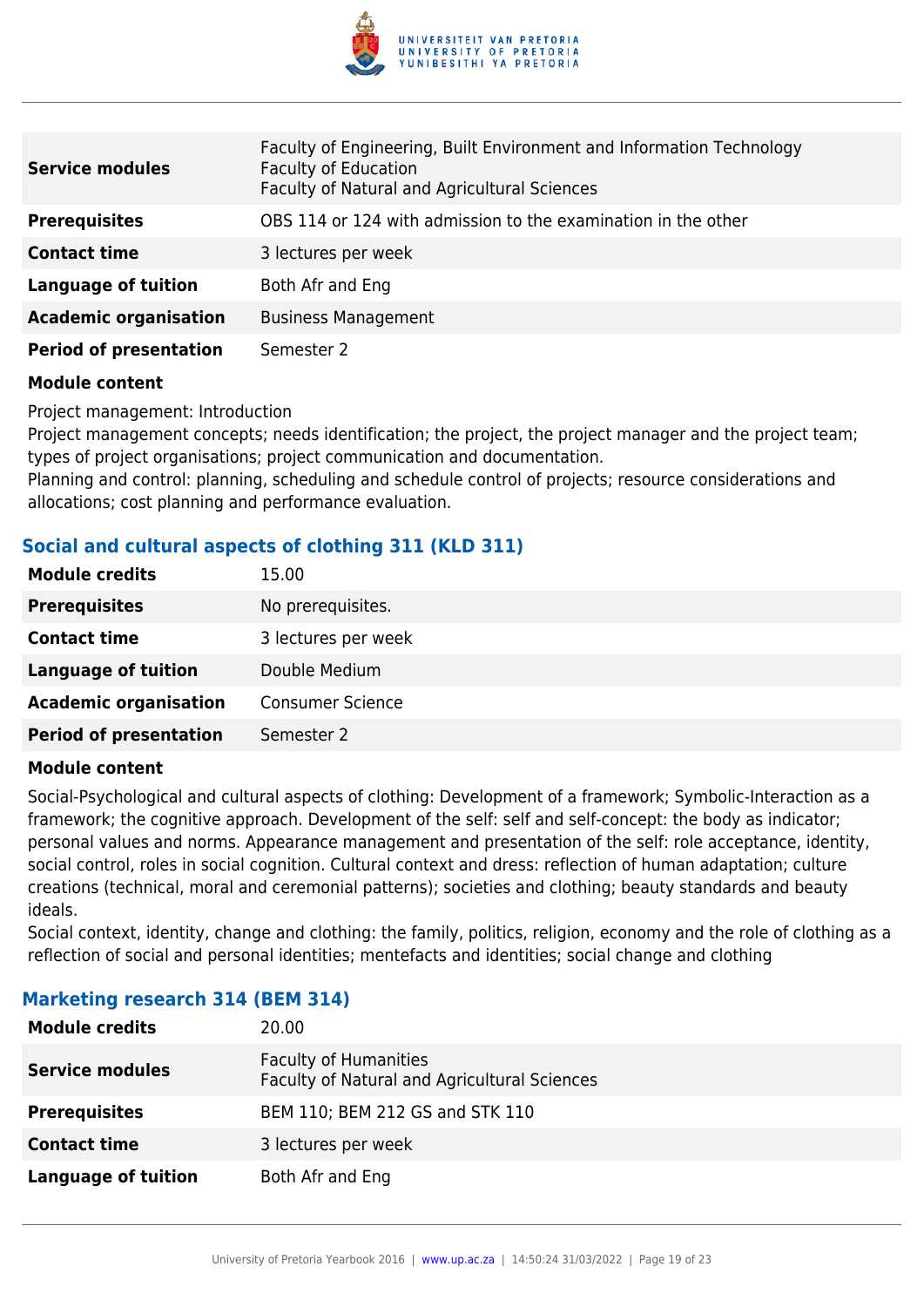

#### **Period of presentation** Semester 1

#### **Module content**

The role of marketing research, the process of marketing research, interpretation of secondary research, qualitative research, survey research, observation, measurement and attitude scaling, questionnaire design, sampling design and sampling procedures, basic data analysis, descriptive statistical analysis, interpretation and reporting of results, research report writing.

#### **Aesthetics: Product, consumer and environment 320 (EST 320)**

| <b>Module credits</b>         | 8.00                    |
|-------------------------------|-------------------------|
| <b>Prerequisites</b>          | <b>OBG 111</b>          |
| <b>Contact time</b>           | 2 lectures per week     |
| <b>Language of tuition</b>    | Double Medium           |
| <b>Academic organisation</b>  | <b>Consumer Science</b> |
| <b>Period of presentation</b> | Semester 1              |
| .                             |                         |

#### **Module content**

Introduction to aesthetics. The interaction between environment and consumers' aesthetic experience. Visual merchandising: basic components; tools and techniques; planning in clothing, interior and foods retail settings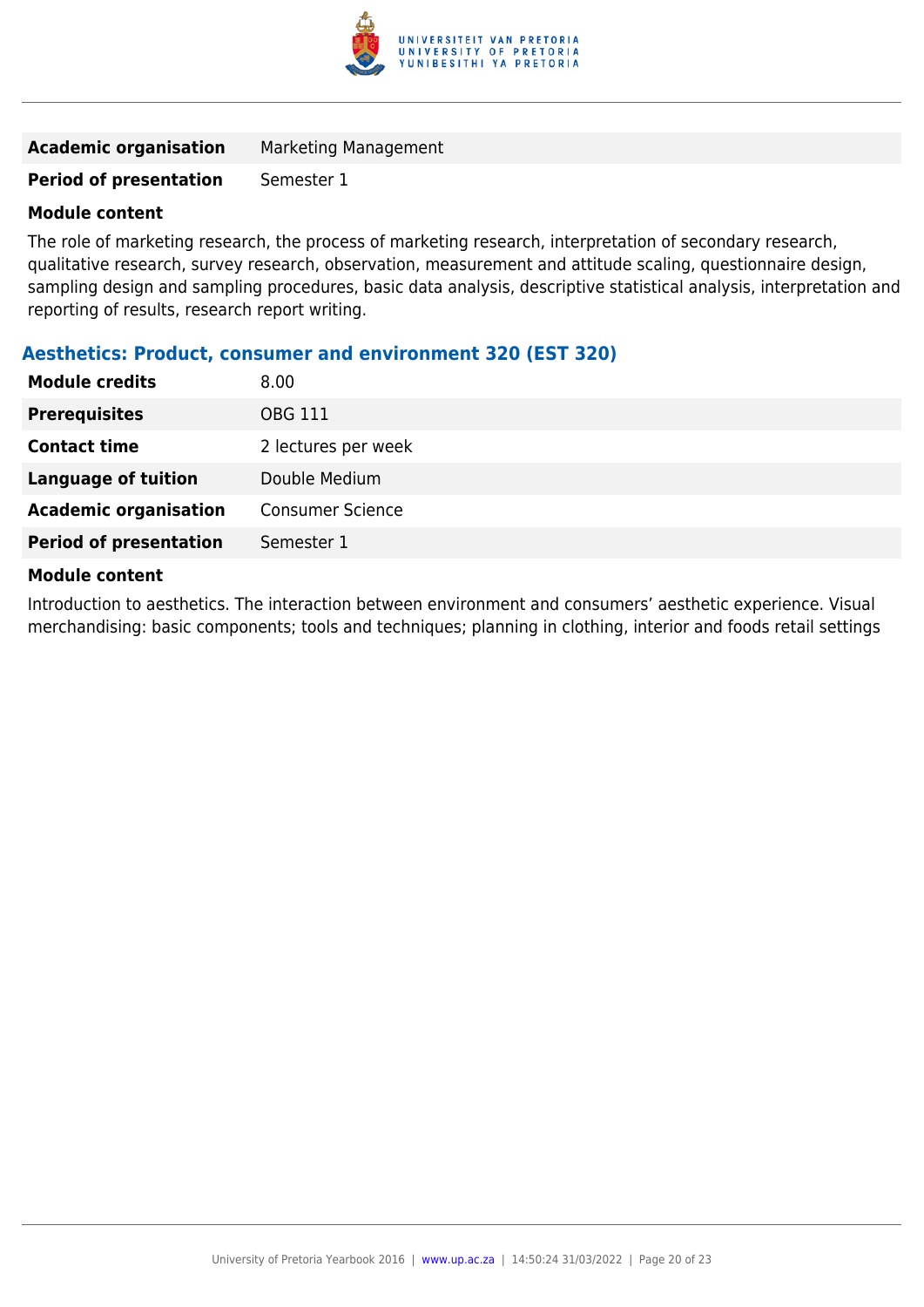

## Curriculum: Final year

**Minimum credits: 125**

## **Core modules**

## **Clothing retail management 410 (KLD 410)**

| <b>Module credits</b>         | 20.00                   |
|-------------------------------|-------------------------|
| <b>Prerequisites</b>          | Final-year status       |
| <b>Contact time</b>           | 3 lectures per week     |
| <b>Language of tuition</b>    | Double Medium           |
| <b>Academic organisation</b>  | <b>Consumer Science</b> |
| <b>Period of presentation</b> | Semester 1              |
|                               |                         |

### **Module content**

Clothing retail aspects: Functioning of clothing retail. Environments, formats and structures of clothing retailers. Merchandising and store positioning. Fashion consumer behaviour. Ethics and social responsibilities of clothing retailers. Fashion marketing communication; advertising, direct marketing, sales promotions, personal selling and service provision, publicity and public relations, fashion shows and special events.

## **Clothing merchandising 420 (KLD 420)**

| <b>Module credits</b>         | 20.00                   |
|-------------------------------|-------------------------|
| <b>Prerequisites</b>          | Final-year status       |
| <b>Contact time</b>           | 3 lectures per week     |
| <b>Language of tuition</b>    | Double Medium           |
| <b>Academic organisation</b>  | <b>Consumer Science</b> |
| <b>Period of presentation</b> | Semester 2              |

#### **Module content**

Clothing merchandise managerial aspects: fashion buying and planning function, controlling inventories, factors influencing stock movement, redistribution of stock; merchandising processes, sourcing and relationship with suppliers; management roles and responsibilities. Buying strategies, forecasting and records, preparing a buying plan, developing an assortment plan. Use of relevant soft wear in the buying and planning function. Global perspective of the clothing industry.

### **Product development 411 (KLR 411)**

| <b>Module credits</b>        | 19.00                                     |
|------------------------------|-------------------------------------------|
| <b>Prerequisites</b>         | <b>KLR 221 and KLR 321</b>                |
| <b>Contact time</b>          | 1 practical per week, 2 lectures per week |
| Language of tuition          | Double Medium                             |
| <b>Academic organisation</b> | <b>Consumer Science</b>                   |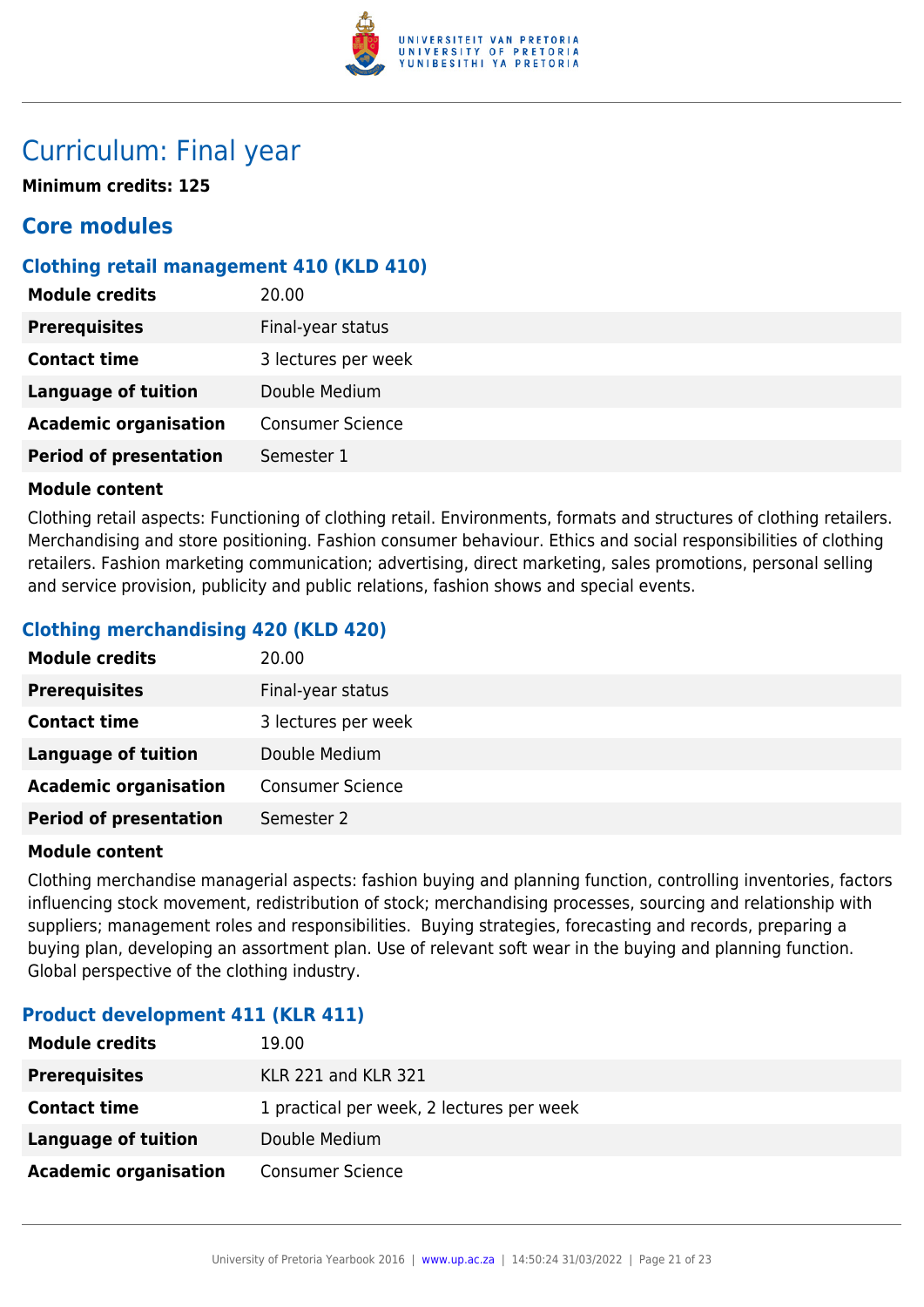

#### **Period of presentation** Semester 1

#### **Module content**

Production: product analysis, planning and execution. Application clothing, textile and consumer knowledge by utilising a CAD-program for planning and assembling apparel. The small business enterprise: Introduction: clothing small business enterprises; types and locations. Marketing aspects: target market selection; product mix; pricing methods; distribution channels; marketing communication mix; financial aspects.

#### **Clothing and textile research project 402 (KTP 402)**

| <b>Module credits</b>         | 28.00                   |
|-------------------------------|-------------------------|
| <b>Prerequisites</b>          | Final-year status       |
| <b>Language of tuition</b>    | Double Medium           |
| <b>Academic organisation</b>  | <b>Consumer Science</b> |
| <b>Period of presentation</b> | Year                    |
| <b>Module content</b>         |                         |

Project in field of application: planning and execution.

#### **Textiles: marketing and consumer aspects 421 (TKS 421)**

| <b>Module credits</b>         | 15.00                        |
|-------------------------------|------------------------------|
| <b>Prerequisites</b>          | TKS 212, TKS 222 and TKS 310 |
| <b>Contact time</b>           | 3 lectures per week          |
| <b>Language of tuition</b>    | Double Medium                |
| <b>Academic organisation</b>  | <b>Consumer Science</b>      |
| <b>Period of presentation</b> | Semester 2                   |

#### **Module content**

Clothing textiles and textile products from a marketing and consumer perspective. Practical project: Project to assess performance properties of textiles for specific end-use by using laboratory tests. A written report of the results is also required.

#### **Experiential training in industry 403 (KTP 403)**

| <b>Module credits</b><br>5.00                           |                                                            |
|---------------------------------------------------------|------------------------------------------------------------|
| <b>Prerequisites</b>                                    | Documentation of work experience as required for years 1-3 |
| <b>Contact time</b><br>1 practical per week             |                                                            |
| Language of tuition<br>Double Medium                    |                                                            |
| <b>Academic organisation</b><br><b>Consumer Science</b> |                                                            |
| <b>Period of presentation</b><br>Semester 2             |                                                            |